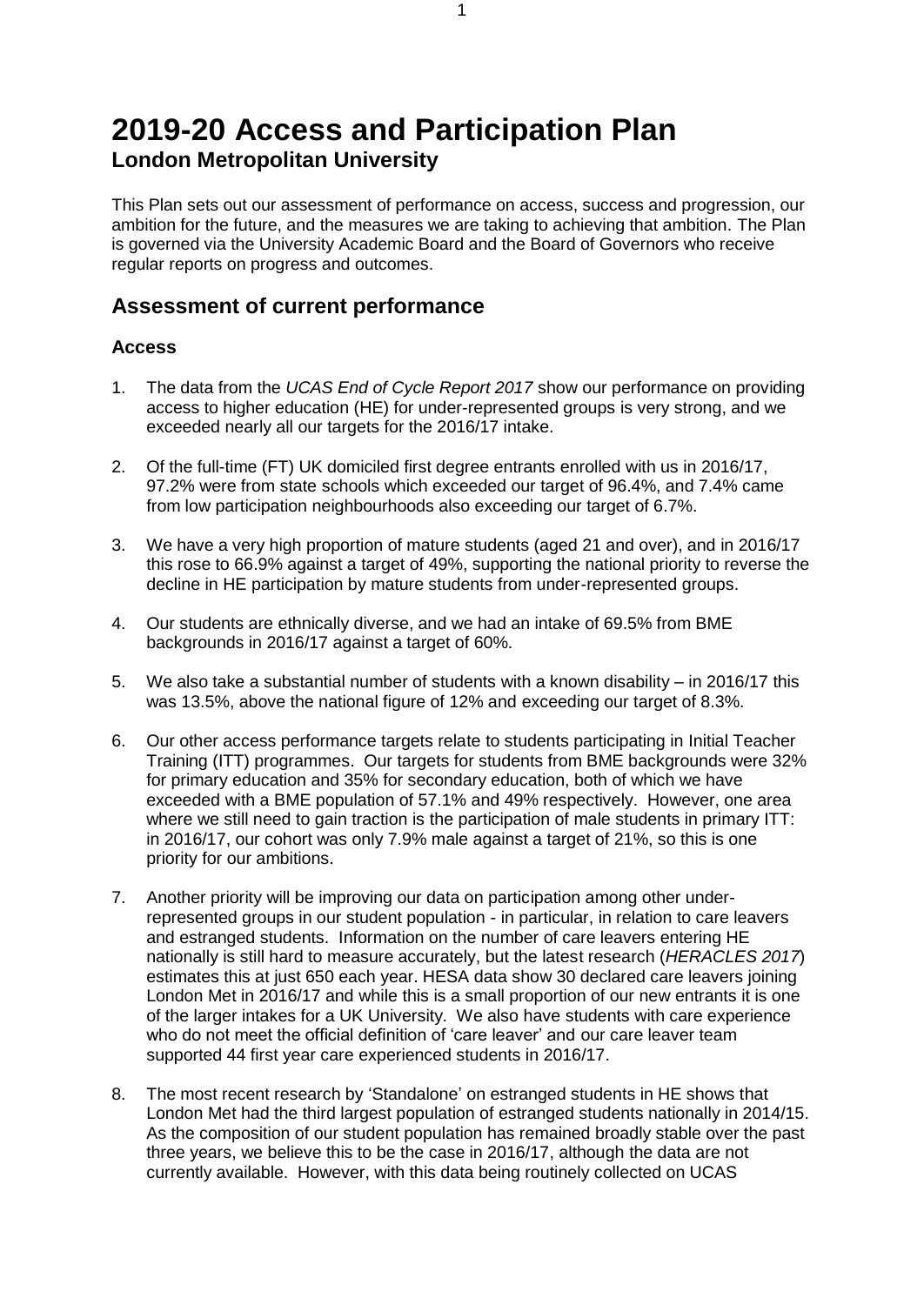applications from 2018, as well as part of our own enrolment process, we will have more stringent data on this in future years.

- 9. During 2016/17 the Widening Participation (WP) Access team also focused efforts on more long-term interventions to support pre-entrants from disadvantaged backgrounds: over 220 potential HE students attended more than 25 weeks each of regular interventions on campus to improve educational attainment, another 240 attended week-long summer schools, as well as running academic and pastoral mentoring programmes with selected partner schools.
- 10. In summary, London Met continues to provide access to HE to those from underrepresented groups with the potential to succeed, but there is still room for improvement. For example, while our offer rate for mature applicants is above the national average, they are still substantially less likely to receive an offer from us compared to 18-year-old applicants (68.4% compared to 89.0%) and we need to look for ways to improve this. The number of male students entering primary ITT remains a challenge, and we need to routinely collect data on applicants and entrants from other protected groups, such as estranged students, to improve our outreach and access provision.

#### **Success**

#### Non-continuation

- 11. Non-continuation rates are our most significant challenge and our performance remains behind target. Data from Teaching Excellence Framework (TEF) show a three-year average for FT students (our majority mode) of 16.9% against a benchmark of 11.3%, with the gap increasing over that time. However, TEF metrics are a lagging indicator and our non-continuation rate for 2016/17 shows a reduction of 2.3 percentage points from 2015/16, indicating some improvement overall.
- 12. The split metrics for FT students show there are differences in non-continuation rates between sub-groups – most notably the rates are higher for mature students (19.6% vs. 14.3% for young students), and for students from BME backgrounds (17.5% vs. 15.2% for white students). These differences are in line with national trends, although still above benchmark. However, in contrast to the national picture, the background of students is not a factor: there is no difference in continuation between students from neighbourhoods with the highest levels of multiple deprivation and those from neighbourhoods with lower levels, and the rate for students from low participation areas is only 0.6% off benchmark. Similarly, there are no differences between students with disabilities and other students.
- 13. There are no TEF metrics for students who are care leavers, but our own data show that those who were defined as care leavers or care experienced have a similar noncontinuation rate to the main student population: 15% in 2015/16 and 17% in 2016/17. However, the student numbers here are small so the data need to be treated with caution.
- 14. In contrast to FT students, the non-continuation rates for part-time (PT) students are actually better than benchmark (24.8% vs. 28.5%), and show a year-on-year improvement with the 2015/16 rate down to 20.0% while the benchmark increased to 30.5%. For this group, rates are higher for younger students (28.6% vs. 21.8% for mature students), and there is no difference by ethnicity – patterns which are reflected in the benchmark data. However, our PT students with disabilities have a slightly higher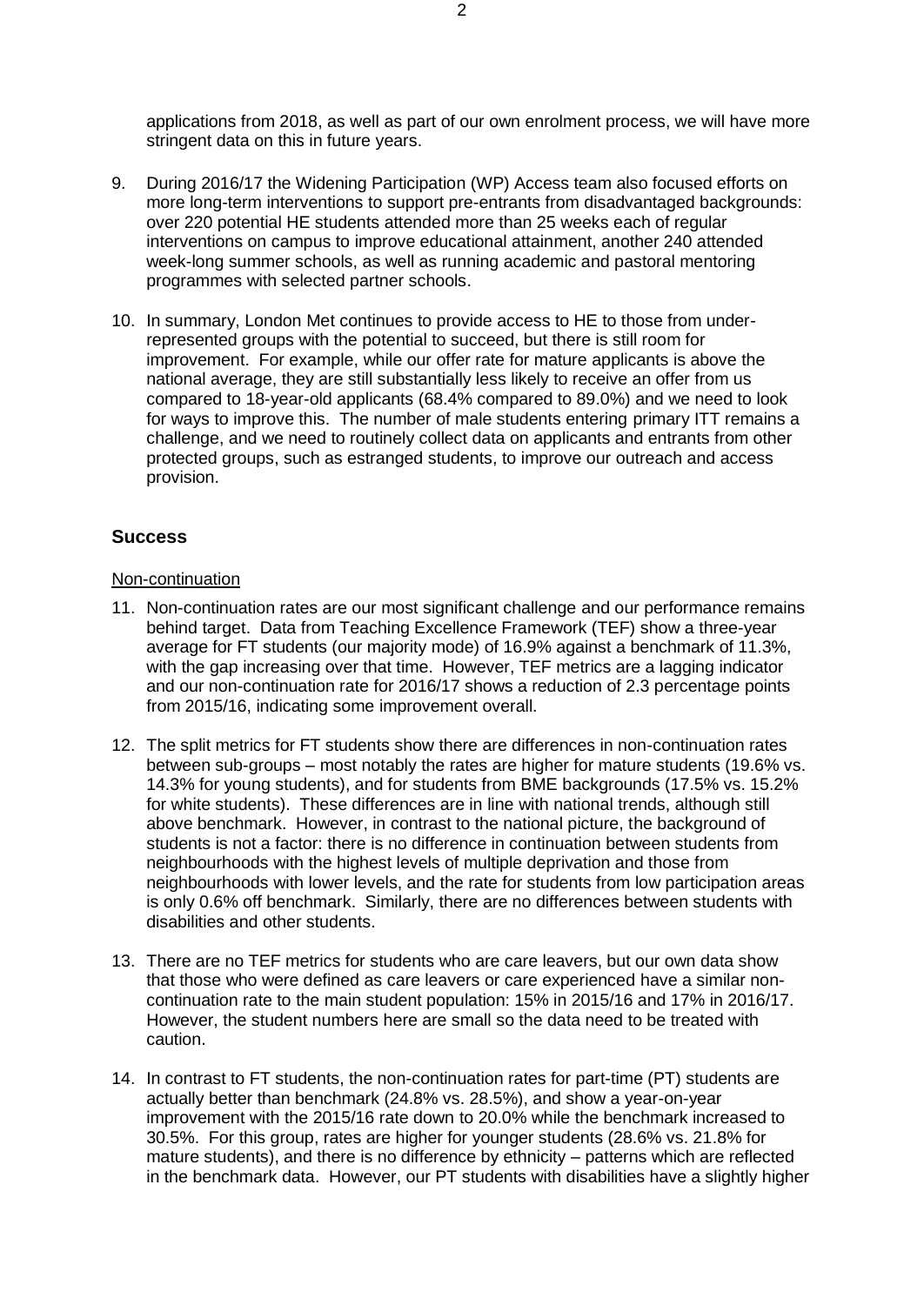continuation rate which is the reverse of the benchmark data. There is no reportable data by disadvantage, and the number of PT care leavers is too small for meaningful analysis.

- 15. While continuation rates for PT students indicate that we are successful in supporting this group of students, we want to understand more about those who are most at risk of not continuing to see what strategies could be put in place to improve their chances of success.
- 16. To try to identify the relative importance of interconnected factors we carried out a logistic regression analysis on the 12,444 students who enrolled on the first year of an UG degree with us between 2012/13 and 2015/16. As anticipated, qualification on entry was an important predictor, but it was the type of qualification rather than UCAS tariff points which had the effect. Importantly, academic success at London Met was by far the most important predictor of retention, and students who successfully completed the first year of a 4-year Extended Degree had better retention outcomes than those who joined at Level 4 through external admissions route. The analysis also revealed that difference in continuation by ethnicity is almost entirely a consequence of different outcomes for black male students, with much smaller differences between white and Asian male groups and all groups of female students.
- 17. The Students Union also report that their experience of the students seeking support is consistent with the findings above. Their academic casework service offers students support with a range of academic-related issues, and this service has seen a disproportionate number of mature black female students who have entered with nontraditional qualifications (c.65%). Conversely, they have seen a very low number of young black male students (c.7%), indicating a reluctance for this sub-group to engage with available support services.
- 18. Taken together, these findings have important implications for how we prepare students with different types of qualifications for transition into higher education, provide inclusive learning environments, and target support to enable all students to be successful early on in their time with us.

#### Attainment

- 19. London Met is significantly below benchmark in the number of 'good degrees' (1<sup>st</sup> and 2:1 classification) awarded. In 2015/16, only 50.2% of our students were awarded good degrees, while the average for our competitor group was 67% and the sector average was 73.2%. The TEF 'grade inflation metrics' show little change in our performance since the 2011/12 baseline year. In 2016/17, the overall rate increased to 52.3% and there was a 5.3% increase in first-class awards but this was accompanied by a 4.62% decrease in upper seconds.
- 20. There is, however, a marked difference in attainment outcomes between sub-groups of students which is important in developing intervention strategies. As there has been a similar pattern over the past three years, the analysis below is based on 2016/17 data.
- 21. Looking first at individual factors, a higher percentage of young students gain a good degree (65% vs. 53% for mature students), as do a significantly higher percentage of white students (73% vs. 44% of students from BME backgrounds). However, when interactions of age and ethnicity are observed, a more complex picture emerges.
- 22. The highest performing group are mature white students (74% of good degrees), followed by young white students (68%) and young BME students (62%) – all of which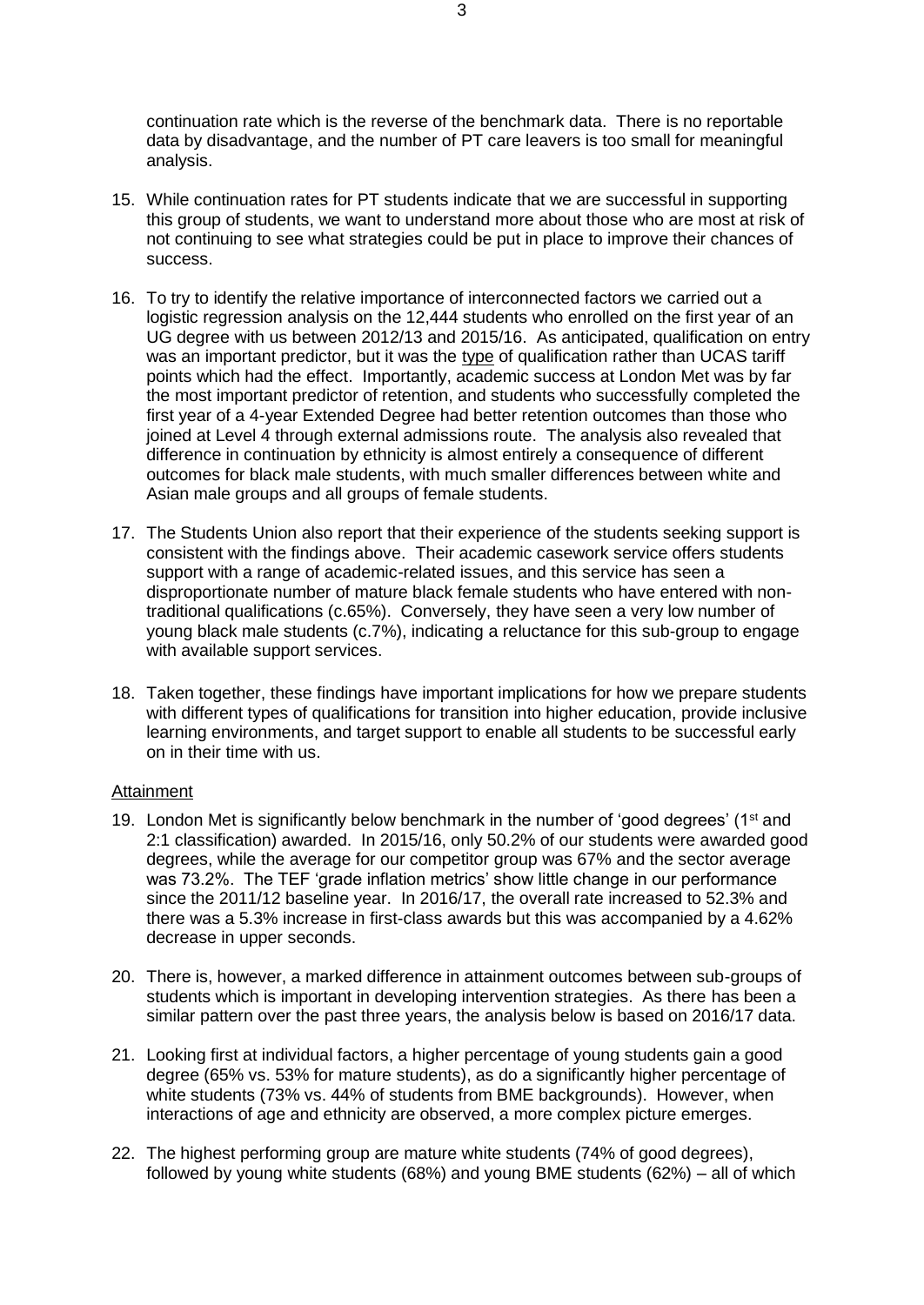are in line with our competitor group who have good degree rates between 62% and 70%. However, among our mature BME students, only 43% are achieving good degrees. When we drill down further into the sub-groups, this effect is almost entirely accounted for by mature black students – particularly Black-African students – rather than those from Asian or other ethnic backgrounds.

- 23. While differences in degree outcomes by ethnicity are consistent with HEFCE analysis across the sector, this does not explain why there is such a heightened effect for mature BME students in our case. To further understand the finding for this sub-group, we are currently investigating other factors including their entry qualifications, their course routes, and their performance on different types of assessments, as well as broader work relating to the extent to which this group feel socially included and appropriately supported. Entry qualification is an important factor, because our data show that whereas 64.2% of students with A-level qualifications achieved a good degree in 2016/17, this was the case for only 39.5% of those who entered with BTEC qualifications. As 75% of our students who enter with BTECs are from BME backgrounds, most of whom are mature, this underlines entry qualification as one explanatory factor in this attainment gap.
- 24. At the same time, whilst white students overall are being awarded a higher proportion of good degrees than those from BME backgrounds, the data relating to students from areas of multiple deprivation (IMD) reveal a gap in attainment for white students in the two highest quintiles. Furthermore, this gap widened in 2016 so this is an emerging priority in our strategy and activities to reduce differential attainment between subgroups of our student population.
- 25. Students with disabilities do not perform any differently on degree attainment than other students, and this includes those classified with a specific learning difficulty such as dyslexia (56% gained good degrees in 2016/17 against the overall performance of 52.3% for the graduating population). The number of students classified as care leavers graduating in 2016/17 was too small to make meaningful comparisons.
- 26. Overall, it is clear that we need to raise attainment levels for all students given our performance in comparison to external benchmarks, and this has led to a thorough and wide-ranging review of our assessment practices and regulations (see next section). In addition, the implications for working effectively with students entering with different types of qualifications is underlined here, as it was in relation to improving continuation rates. Finally, we need to better understand why particular sub-sets have poorer attainment outcomes than other student groups and how this might be mitigated.

#### **Progression**

- 27. Since 2015, progression has been a key strategic focus for London Met and we have continued to significantly improve performance in terms of the employment outcomes of our graduates. We review performance on an annual cycle. Since the overall employment rate is now high, our focus has shifted to improving highly skilled employment outcomes for all undergraduates and on supporting the performance of key groups, notably students from BME backgrounds.
- 28. The results from the Destination of Leavers in Higher Education (DLHE) survey show that 95.1% of our 2015/16 graduates were in employment or further study six months after leaving (an increase from 93% for our 2014/15 cohort). Furthermore, 76.9% were classed as being in 'highly skilled' employment (also a rise from 73% the previous year).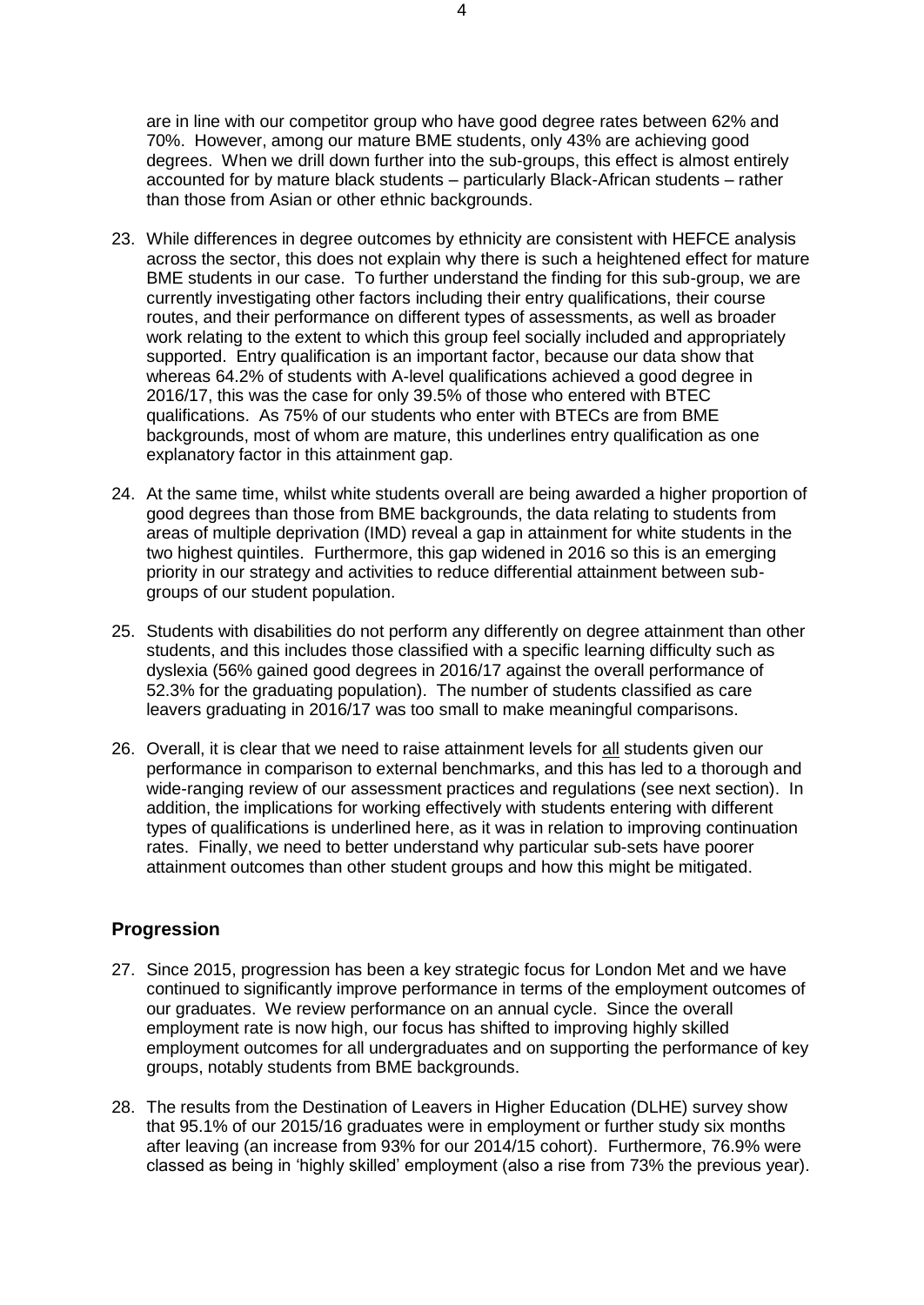- 29. For E1a graduates (i.e. FT, UK domiciled, first degree graduates), 93.3% were in employment/further study. This not only represents an improvement on the 2014/15 outcome which was 89.4% for this group, but is also above our 2015/16 benchmark of 91.4%. The proportion of E1a graduates classified as being in 'highly skilled' employment was 64.6%, also an increase from 59.4% from the previous year.
- 30. However, there is some variation in outcomes for students from different ethnic groups. Whilst the DLHE E1a outcomes show 96% employment for white students and 92% for students from BME backgrounds, there is a disparity in 'highly skilled' employment outcomes which is in line with the national picture: a rate of 72% for white students, but only 54% for Asian students, 60% for black students, and 62% for students from other ethnic groups.
- 31. The pattern is much more favourable across other key groups. Age differences in employment rates are small, with outcomes close to 93% employment across age bands from 21 to 40 years. Similarly, students with disabilities are no less likely than other students to be in employment.
- 32. The TEF data show similar performance for full-time disadvantaged and nondisadvantaged students entering highly skilled employment. However, the IMD data reveal a socio-economic deficit in highly skilled employment for the two highest quintiles of multiple deprivation which we now need to address. The small number of PT students from disadvantaged backgrounds are actually employed at higher rates than nondisadvantaged PT students.
- 33. Overall, our performance on progression strong and improving, but we do need to find ways to address the gap in 'highly skilled' employment outcomes for our BME students and for students from socio-economic deprivation defined by IMD quintiles 1 and 2.

## **Ambition and strategy**

#### **Access**

#### Ambition

34. The ambition is for London Met to continue to provide access to HE for those from under-represented groups with the potential to succeed, and to extend our outreach and access work to encompass a wider range of protected groups. In addition, we seek to improve our offer rate to mature applicants to close the gap with younger applicants, and to increase the participation rate of male students entering primary ITT.

#### **Strategy**

- 35. Central to the strategy of continuing to provide access to under-represented groups and extending our reach is the programme of work delivered by the WP and Outreach teams. This includes longer term WP and liaison projects, working with pupils at primary school through to mature learners in the community. This work involves targeting a range of excluded groups – e.g., people from low income households, those who are care-experienced or estranged from their families, people with disabilities (including those with mental health problems), and young adult carers.
- 36. A vital aspect of this work is our commitment to collaboration with external organisations and other institutions. London Met is a member of the National Collaborative Outreach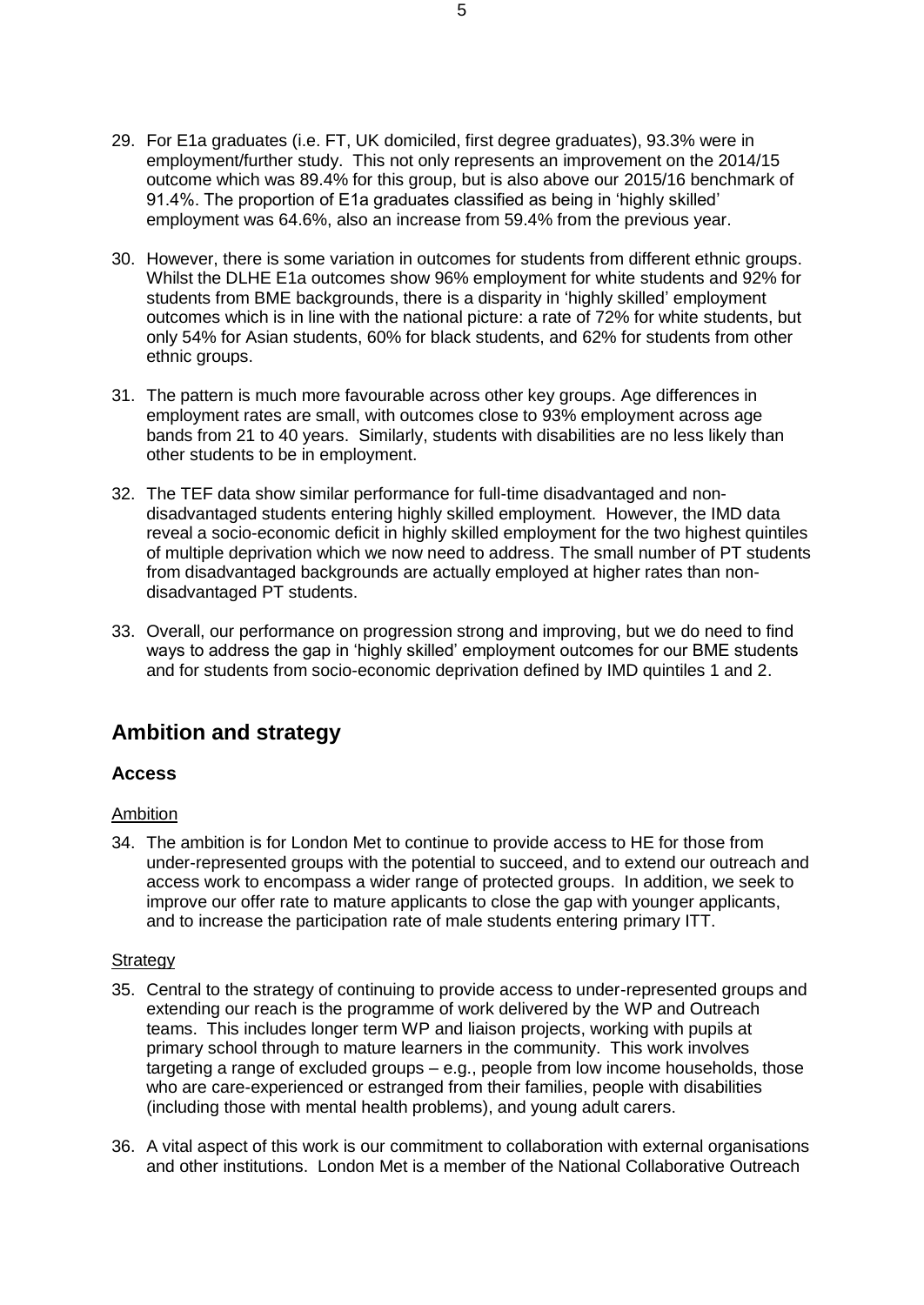Programme (NCOP) and is active in supporting learners in the 13 London wards identified by HEFCE data as having high social deprivation and a disproportionately low participation in HE based on GCSE attainment. Interventions include mentoring, workshops and a residential summer school. We are also a member of AccessHE, a regional network engaging with over 300 HEIs, schools and colleges to widen access to HE and a forum for sharing best practice. London Met's VC is the Chair of the Board of AccessHE.

- 37. In relation to increasing access and support to those who are care leavers, careexperienced or estranged from their families, a primary strategic aim is to improve our data capture to enable us to identify these groups at the application stage as well as on entry. We will also use new data available from UCAS 2018 to support estranged students to transition to University proactively, and we have recently taken the 'Standalone Pledge' to help estranged students overcome disadvantage and barriers to success. We will monitor our progress with these student groups using any available HESA or sector-wide data as well as our own internal measures once we have accurate baseline information.
- 38. The strategy for increasing offers to mature applicants is to seek to reduce possible barriers to entry as follows:
	- A designated Mature Learner Officer on the Outreach team to deliver advice and guidance to the community of mature learners and support them in making their applications;
	- Developing the course portfolio to offer alternative and flexible modes of study to meet the needs of mature students better;
	- Revising the admissions criteria to increase consideration of non-UCAS tariff entry qualifications and work experience in making offers to mature applicants;
	- Providing a comprehensive and personalised package of support during application and on-programme that addresses academic, pastoral and financial barriers for mature learners.
- 39. Reduced male participation rate in primary ITT programmes is a national trend. Reports from male applicants and trainees indicate that the perceived stereotypes of gender roles in the primary setting remain, along with generally poorer relevant experience of male applicants. The strategy for improving this on our courses seeks to address these issues:
	- Increasing targeted outreach work with potential male applicants to promote the opportunities for male trainees in this workforce;
	- Promoting Primary ITT as a potential career to our own students on typical 'feeder' courses such as Early Childhood Studies;
	- Ensuring that the male Course Leader and team members are actively involved in all stages of the recruitment process to act as role models and directly address concerns around stereotypes.
- 40. Involvement of students is essential in the developing a successful strategy for access activities. Student Ambassadors are actively recruited from key WP target groups (e.g., care leavers, mature students, students with disabilities) and they meet regularly with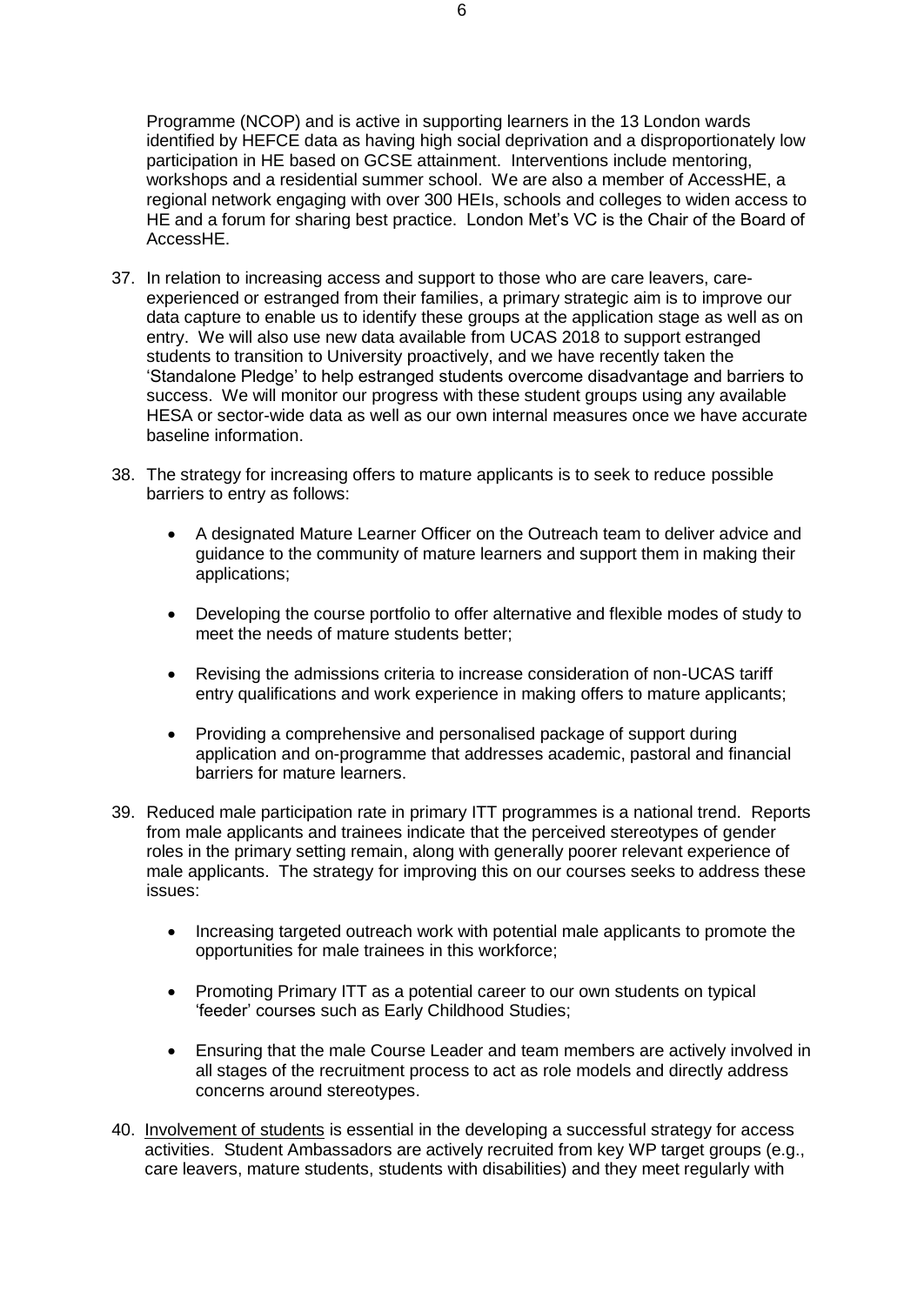the WP team to share their knowledge and experience and to advise on how to improve our activities. The Student Ambassadors are also encouraged to develop and lead their own sessions with potential students and provide feedback from these events.

41. Finally, any strategy for improving access for under-represented groups will only be successful if there are positive outcomes for students once they are on their course and after graduation. This means that it is imperative there is a 'whole institution' approach to supporting students, and this is underpinned by close working between the Outreach and WP teams, those involved in all aspects of student services, as well as the academic areas, across the student lifecycle.

#### Evaluation

- 42. All WP and access initiatives and activities are subject to impact evaluation. This comprises quantitative analysis of participation by sub-groups and comparison of outcomes against our own targets and national benchmarks, as well as qualitative feedback from participants (including teachers and parents where relevant).
- 43. Importantly, the University continues to be a member of the Higher Education Access Tracker (HEAT) which assists HEIs in England to target, monitor and evaluate their outreach activity. By working collaboratively across the sector, we can critically reflect on our approach and build evidence of 'what works'. HEIs which subscribe to HEAT have developed a system that allows annual tracking of outreach participants from Key Stage 2 through to entry into HE, postgraduate study and employment, supporting longer-term evaluation of effectiveness and impact of activities. In future years, reports from these data will be used to calculate the percentage of the total cohort who engaged with the University before post-16 education, in line with our ambition to engage students earlier within schools and colleges and contribute to raising attainment in the local area.

### **Success**

#### Ambition

44. The overall ambition is to provide an academic portfolio which meets the aspirations of our students, delivering flexible and personalised learning and support which enables positive outcomes for all. In the immediate term, it is imperative for us to reduce noncontinuation rates and improve degree attainment across the whole student population, as well as addressing gaps in performance between sub-groups of students. The aim is to meet or exceed external benchmarks on these indicators within three years.

#### **Strategy**

- 45. As is evident from the previous section, it is clear that London Met's performance on student retention and good degree attainment is not where it should be. In a major organisational restructure in 2016 the role of Pro Vice-Chancellor Academic Outcomes (PVC AO) was created to focus on retention, progression between levels, degree attainment, and student satisfaction going forward.
- 46. The strategic driver to achieving the ambitions for student success is the Programme for Improving Student Outcomes (PISO). PISO is a highly focused, cross-institutional programme led by the PVC AO with Heads of Schools, Heads of Student Experience and SU Sabbatical Officers. Senior leadership of the programme and an institutional wide reach enables us to: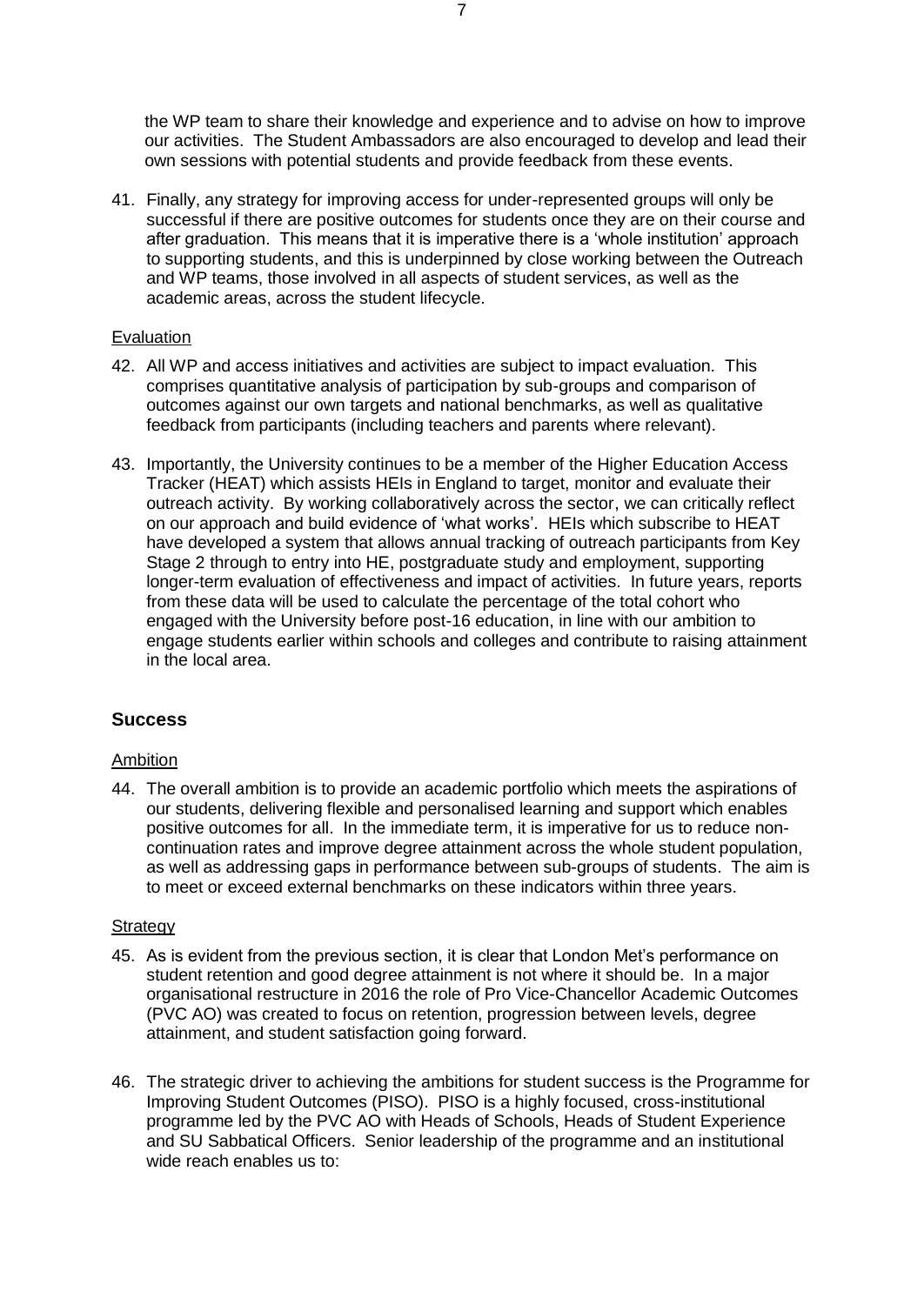- Assess institutional practices and make interventions at a systemic level;
- Provide staff training to support the effective implementation and evaluation of interventions and initiatives;
- Embed these activities at all levels of the organisation, and ensure co-ordination of effort across all areas (e.g., academic Schools and professional support services);
- Ensure other institutional strategies and programmes are aligned with the aims of PISO.
- 47. Analysis of our non-continuation data and good degree attainment rates highlighted the need to look at how best to support students from poor socio-economic backgrounds (IMD 1 and 2), mature students from BME backgrounds, particularly those entering with BTECs and other non-traditional entry qualifications. This led the immediate PISO strategy to focus on: better preparing new students for studying in HE, especially for those entering with BTECs; ensuring an 'inclusive curriculum' for all students; delivering teaching in a format which encourages 'active learning' and collaborative working; using assessment feedback more effectively to facilitate learning and promote early academic success; and, providing more academic and peer-support to build confidence as well as competence.
- 48. This work was organised in relation to the following work-streams, and initiatives are currently being implemented and evaluated.
	- Preparation for study e.g., web-based pre-induction programme for new students co-designed with those currently in FE colleges, including those doing BTECs; embedding an academic skills induction programme at Level 3 and 4;
	- Course design and delivery e.g., delivering core modules at Levels 3 and 4 through small group teaching using 'active learning' and group work; developing an 'inclusive curriculum' to be embedded into all courses;
	- Assessment and feedback e.g., using component-level analytics on student performance to review and redesign assessment strategies; designing a Developmental Assessment Scheme to improve students' understanding and use of feedback to enhance academic performance at all levels; co-producing assessment guides with students;
	- Student support e.g., introducing regular 1:1 academic coaching sessions to improve students' confidence and raise aspirations; engaging Academic Mentors, embedded within course teams, to deliver intensive support to students; piloting extension of successful Peer Assisted Support Scheme (PASS) to Levels 5 and 6; increasing analytics used for identifying students 'at risk' of non-engagement and working across departments to provide effective individualised intervention and support.
- 49. Student engagement is an essential element of PISO, and the Student Partnership work-stream ensured a clear and explicit student voice in the design of initiatives (e.g., co-developing 'preparation for study' materials, writing guides on Top Tips for assessment success', producing videos of 'their story' to inspire other students). In addition, there were two student-led initiatives: (i) 'Digital Champions' scheme to give peer-to-peer support with a range of technology; and (ii) 'Celebrating our Students', a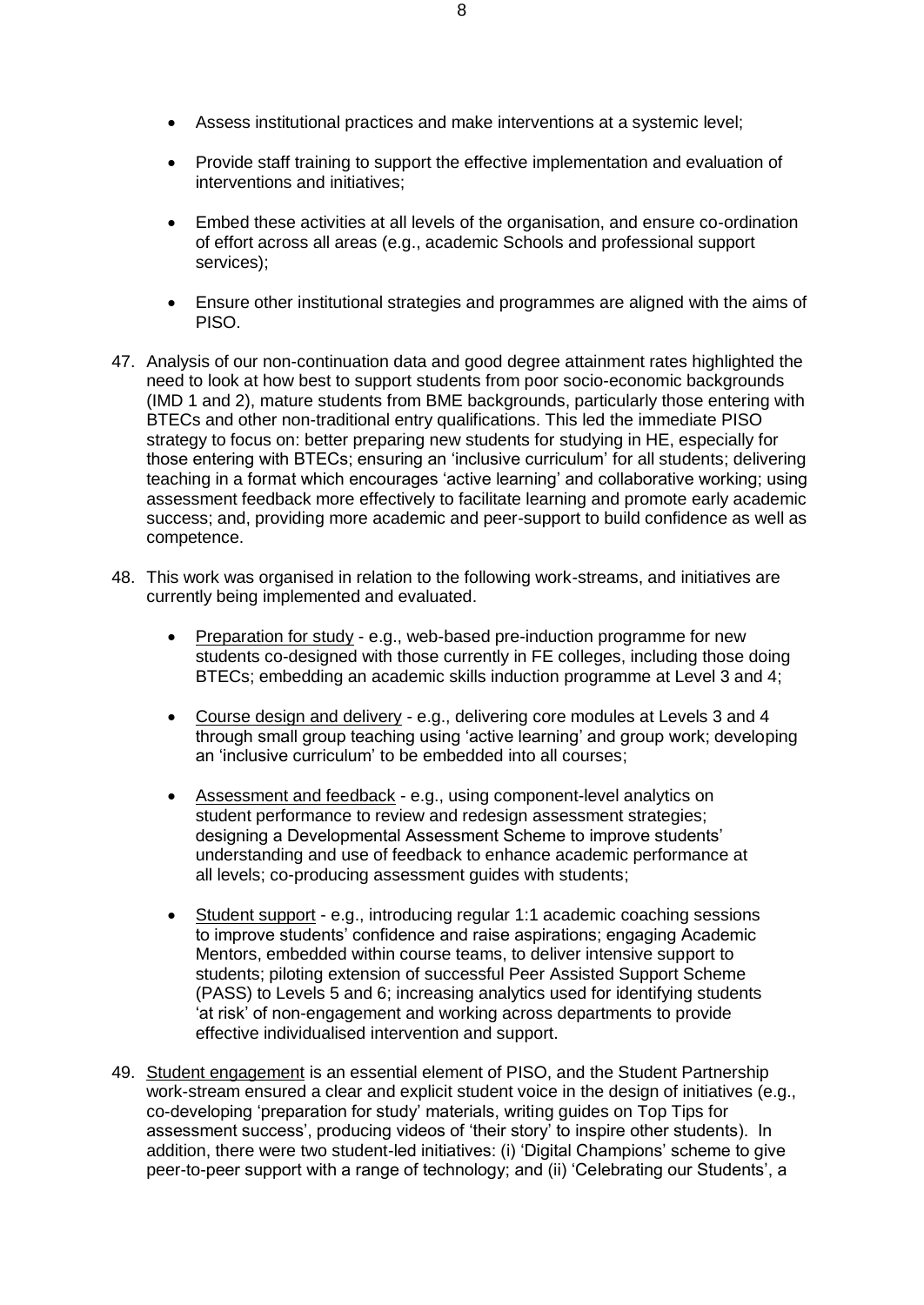campaign celebrating a variety of achievements (e.g., academic, sporting, volunteering, entrepreneurship) of current students as a way of valuing difference and improving social belonging.

- 50. Supporting the work of PISO, two strategic institutional reviews took place during 2017. The first was a wide-ranging analysis of factors potentially impacting 'good degree' attainment. This included reviewing the quality of assessment practices (e.g., assessment workload and schedule, timeliness of feedback, communication of expectations), use of the grading scheme, the Academic Regulations (including mathematical modelling of our student outcomes using the regulations of comparator institutions), and utilisation of learning analytics to measure the effectiveness of assessment and feedback practices with different cohorts of students. This review led to a number of recommendations to improve assessment practices, as well as bringing our Academic Regulations and degree algorithm more in line with our comparator institutions.
- 51. The second was a review of the principles and operation of Undergraduate Framework to look at the extent to which it is fit-for-purpose in facilitating positive student outcomes and our overall ambition. The review included the key areas where major changes were made in 2012/13 - credit architecture and degree structures, teaching delivery patterns and contact hours, and the overarching learning, teaching and assessment frameworks – and evaluated the impact on student outcomes over that time. This review did not recommend changes to the credit architecture, but did lead to a number of other proposals including a more flexible delivery pattern to support learners.
- 52. Recommendations from these two reviews, along with the initiatives and interventions from the PISO work-streams, were pulled together into a single Integrated Action Plan. This Plan is currently being implemented through: (i) adoption of key PISO actions in teaching, assessment and support across all UG programmes; and, (ii) an ambitious Periodic Review programme of all UG courses across the institution to support more significant redesign of courses and embedding of the outcomes of the strategic work. Students were involved in the redesign of the courses, and trained student representatives also serve as full members on Review panels contributing to the outcomes and recommendations. The redesigned courses will roll out across 2018/19 and 2019/20.
- 53. The development of the Portfolio Strategy is currently building on all this work. Core principles in the development of the portfolio include developing alternative and flexible modes of study, and ensuring course design and delivery meets the needs of the student demographic we serve. Mature students in particular could benefit from more flexibility in their pathway through the course, supporting their retention and attainment. This approach is supported by the Students Union who work with many mature students with significant life responsibilities who face multiple challenges in following traditionally structured on-campus degree programmes. Key to enabling this strategy to be successful will be a focus on personalised learning supported by effective learning analytics.
- 54. Finally, a vital element of the strategy in achieving our overall ambition to continually improve students' access to and use of the wide range of support services we offer. Part of the major institutional restructure in 2016 was the creation of one directorate – the Student Journey – bringing all these services together, supported by a strong communication plan for students on how to access the help they need. The Students Union considers the work of the Student Liaison Team within the Student Journey as central to student success and believes this integrated approach will bring long term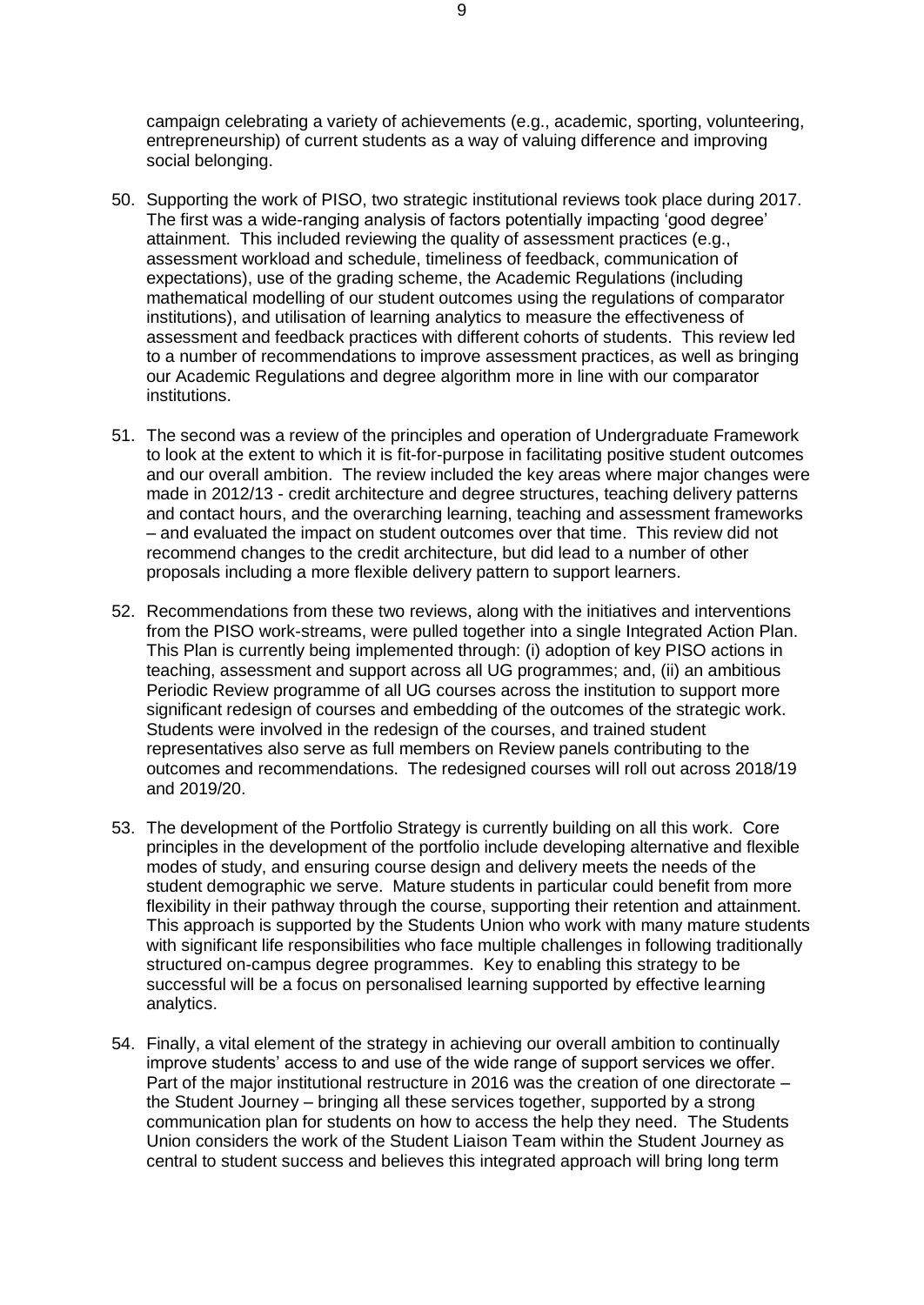improvements to student outcomes. The Students Union is also working to forge stronger links with the Student Liaison Team in providing co-ordinated student support.

55. This co-ordinated support approach also enables us to identify emerging issues among the student population which need to be addressed. Most recently, this is the rise of the number of students who disclose a mental health problem, resulting in a joint staffstudent working group to develop a 'Healthy Campus Initiative' to be launched in the next academic year.

#### **Evaluation**

- 56. The initiatives and interventions described above will be evaluated in 2018/19 and 2019/20 as they are rolled out. There is a robust evaluation strategy in place which comprises both a process evaluation and an impact evaluation against measurable indicators. All initiatives and interventions are designed to ultimately target retention, progression through the course, and attainment. Improvement in these student outcomes is a final indicator of impact. However, given the potential interaction effect and differential mechanisms of the range of activities, a range of intermediate indicators are tracked and evaluated. These indicators can also act as explanatory factors for outcomes and how to improve efficacy (e.g., no apparent difference between beforeand-after the introduction of an initiative may be accounted for by student engagement – those who engaged had higher levels of attainment than those who did not; hence improving student engagement rather than changing/abandoning the initiative would improve efficacy).
- 57. Evaluation is based on a combination of quantitative and qualitative data. While absolute outcomes are measurable quantifiably, qualitative data is important in understanding why something may/may not be working as intended and how it can be improved. Lessons from these evaluation outcomes will feed into institutional practice via the dissemination programme from PISO.
- 58. There is a schedule for collecting and analysing data and reporting and reviewing outcomes.

#### **Progression**

#### Ambition

59. Our ambition in relation to progression is to continue the increases that have been sustained now for several years in the number of graduates going into employment, particularly highly skilled employment, and to close gaps in progression outcomes between key groups of students.

#### **Strategy**

- 60. The identification of progression as a key strategic aim began with the 2015 University Strategy and led to the creation in 2016 of the role of Pro Vice-Chancellor Employment Outcomes (PVC EO). The PVC leads a team comprising the Heads of Employment Outcomes within each of the academic schools, the Head of Careers and Employability, the Head of Accelerator (Student Enterprise) and most recently the Director of Apprenticeships. This organisational structure underpins cross-institutional initiatives to support all students in improving progression outcomes.
- 61. A distinctive cornerstone of our strategy for progression is the introduction of accredited work-related learning (WRL) modules into all undergraduate programmes, which has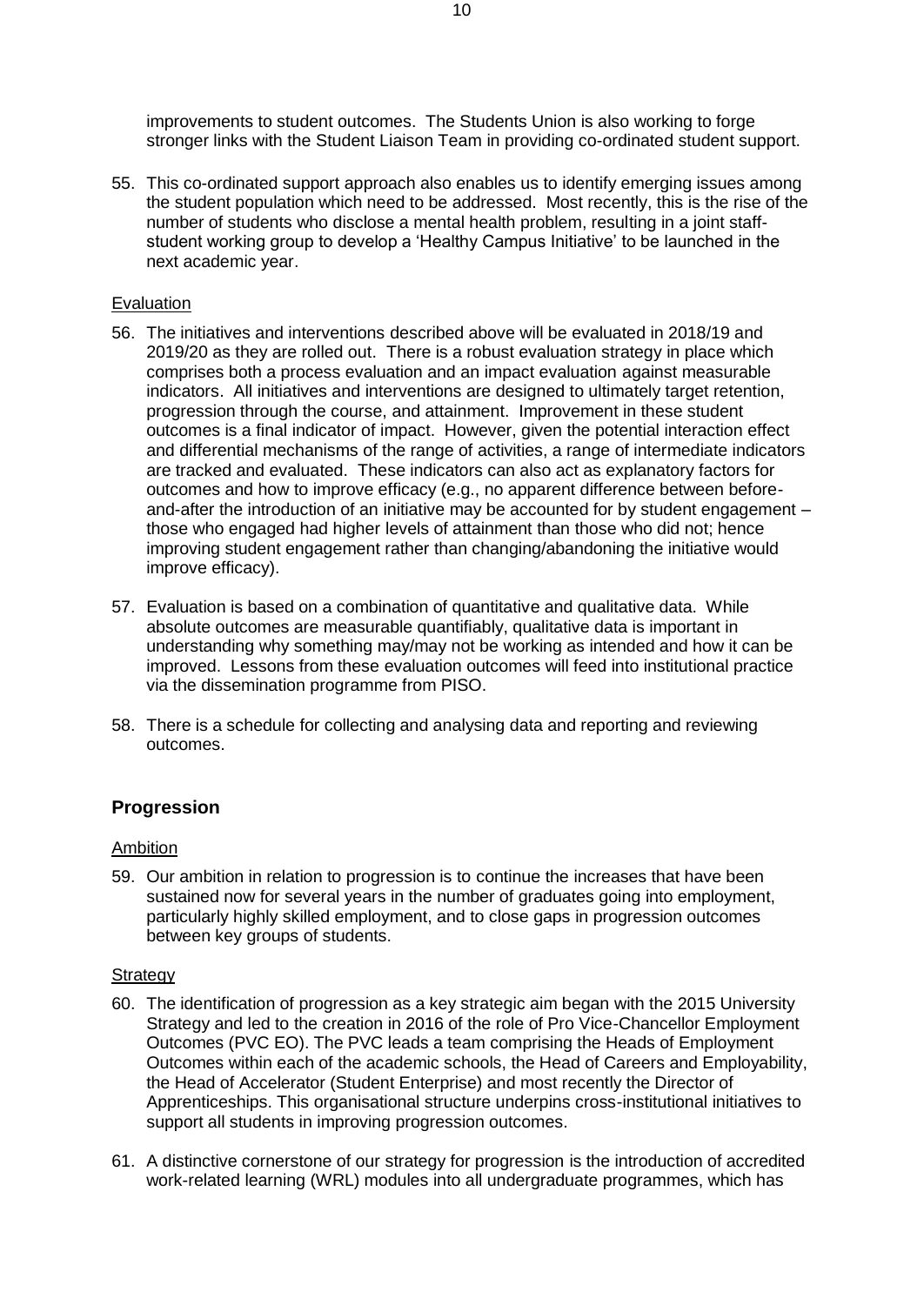been phased in since 2016. This introduction of the WRL scheme was a critical strategic decision based on the recognition that our students tend to be time-poor and many have low social capital with limited access to networks to secure relevant experience. This strategic approach was commended by the Bridge Group (2017) as notable for the way it shifts responsibility for developing employability skills from the student to the institution. It means students are able to gain valuable industry based experience during the course of their study, rather than being expected to take the financial risk of dropping paid part time work. It also helps to motivate students in both their career planning and academic study as it enables them to see 'where the classroom fits into the workplace'. It is underpinned by an assessment strategy that encourages selfreflection to maximise learning from the work experience.

- 62. Our approach to WRL and career guidance is multifaceted, and flexible enough to cater for the circumstances and strengths and needs of all our students. Work related learning is provided in a wide range of formats to suit the diversity of student preferences, skills and circumstances.
- 63. A related strand of the progression strategy is intensive engagement with employers in London. To this end, the University invested in a team of Employer Engagement Administrators – all of whom are recent London Met graduates – to work with local businesses and employers to generate work placement opportunities for our students, which also helps to create stronger links with the local community.
- 64. In 2017/18, a small pilot of a Career Readiness Survey has been run to help target employability interventions. In future years, this survey will be implemented at enrolment and re-enrolment for all undergraduates in each year group to help monitor student engagement, fine-tune career development activities, and support student transition through targeted interventions as they consider their next steps in career planning. We will monitor the outcomes of career readiness interventions across key student sub-groups and across programmes.

#### **Evaluation**

- 65. Although the DLHE survey is transitioning to the Graduate Outcomes Survey, for evaluation purposes we are continuing with a full graduate employment survey at six months post-graduation to ensure we have a strong source of data to inform the ongoing development of our employment strategy. Our survey will collect data on the key student groups and the relative effectiveness of the range of career guidance and employment skills development that we offer. This will enable us to track and evaluate the impact of interventions on career readiness activity, through work related learning performance to subsequent employment.
- 66. Now WRL has been fully rolled out across the University, we are also in a position to start a detailed analysis of the differential benefits of the various forms of WRL and explore outcomes by sub-groups of students which will guide future provision. For example, business start-up skills may be the optimal format for some, live projects or traditional mini-placements for others. A new work-study scheme to augment the already significant on-campus work opportunities may prove to be the most beneficial option for students who face financial hardship. A particular focus will be on the impact of different forms of WRL for students from BME backgrounds, and those from IMD groups 1 and 2, in respect of gaining highly skilled employment in order to help us close this performance gap. Those forms of work experience that lead most effectively to higher levels of skilled employment will be more widely adopted across programmes to increase impact. The evaluation also involves looking at the longer-term impact of WRL on graduate outcomes so will continue into 2019/20.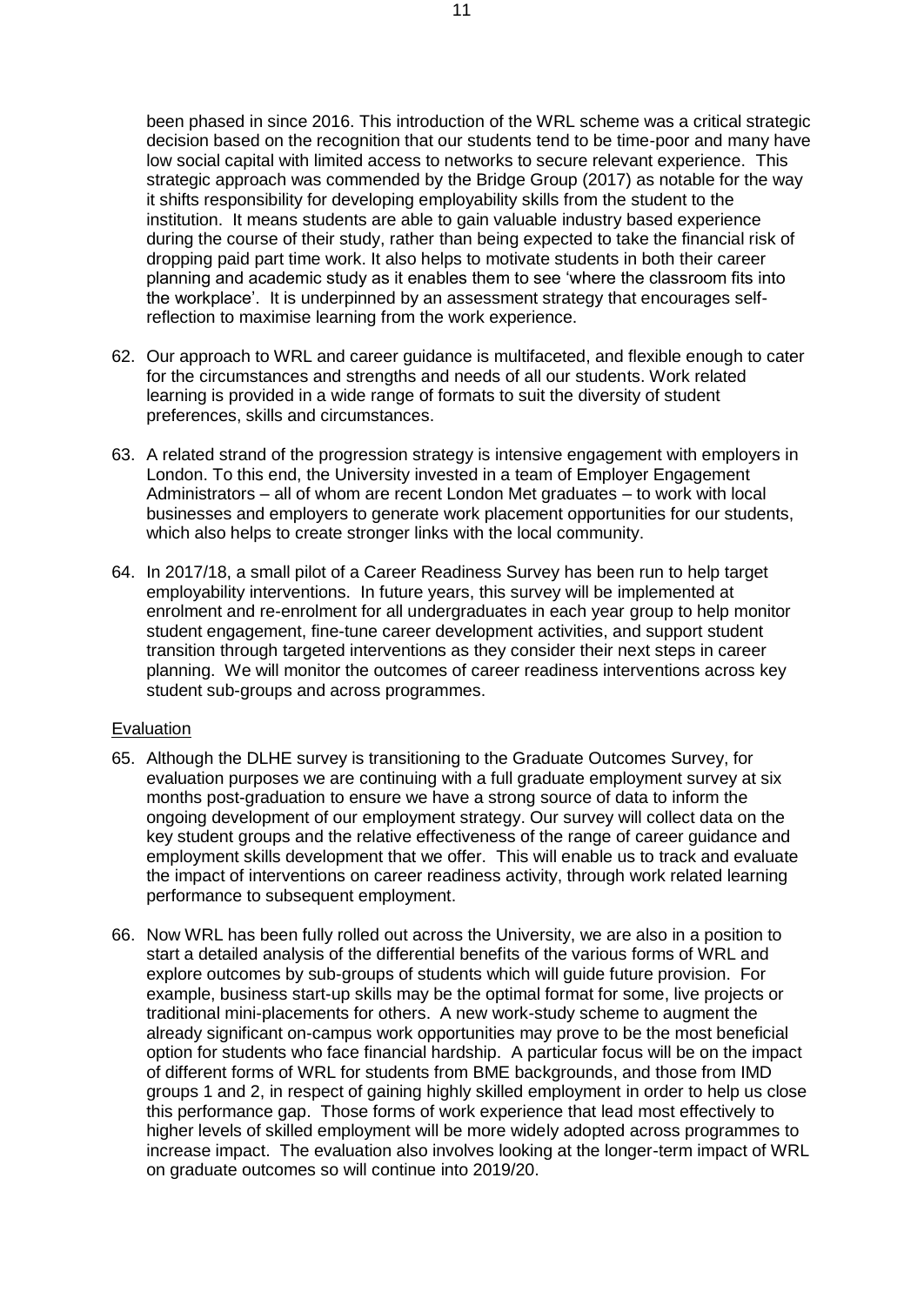67. As with evaluation of strategies for improving success, there is also a schedule for collecting and analysing data and reporting and reviewing outcomes for progression.

### **Access, student success and progression measures**

#### **Access**

- 68. In 2019/20, we will be targeting resources to continue to raise educational attainment for pre-entrants from disadvantaged backgrounds, improve access for hard-to-reach groups, and meet our aim of increasing offer-rates for mature students as well as male participation in primary ITT.
- 69. London Met's flagship WP programme for raising attainment, Upward Bound, will continue and will be refined for 2019/20 in the light of ongoing evaluation of impact. Established in 2006, this programme works with pupils in Key Stages 3-4 in all state maintained Islington schools and is run in partnership with Islington Council. It provides an alternative learning environment within a University setting to support students to complete Year 11 with a minimum of 5 GCSE grades 9-5 including Maths and English. Upward Bound has been extensively evaluated over the past 10 years and data from Islington Council show significant improvement in student GCSE outcomes. In addition, feedback from the last cohort of students showed that 100% felt more confident in their English and Maths skills, and 100% of parents reported that they would recommend the programme to others.
- 70. To improve access for all our WP target groups, including those who are care leavers, care experienced or estranged from their families, there will be a number of preapplication outreach activities and bespoke visit days as well as summer schools, Saturday Clubs and mentoring schemes. We will also continue to run pan-London collaborative events with external partners, including the Higher Education Liaison Officers Association (HELOA) and the National Network for the Education of Care Leavers (NNECL), to provide information and activities for prospective students and their guidance advisers. Where applicants are identifiable within one of these categories, they will be proactively contacted and offered support with their application and HE transition.
- 71. Young adult carers are another sub-group where we will seek to improve access. Young adult carers are a 'hidden' population nationally and are under-represented in HE. We already provide information for carers in our key outreach activities and we will continue to develop relationships with local carers' services. London Met also has a panel of Student Ambassadors with caring responsibilities who bring their experiences to the information, advice and guidance being offered to other carers considering entry into HE.
- 72. Activities and support to increase the offer rate to mature students will include:
	- Support from the Mature Learner Officer in making their applications, and activities for pre-applicants;
	- More flexible modes of study available to suit their needs, and broadening of the course portfolio to facilitate mature learners wishing to change career direction;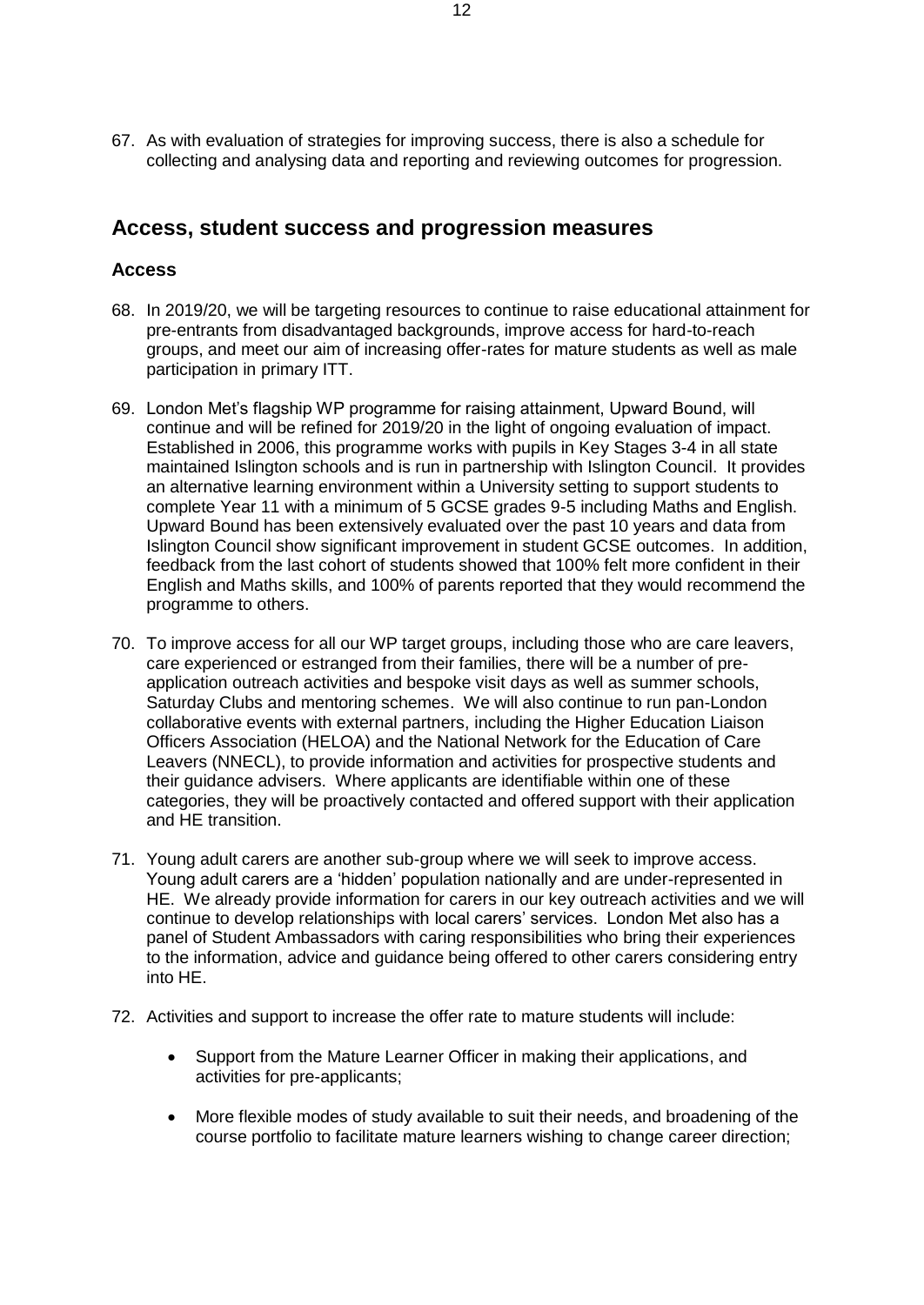- Additional training for application decision-makers in evaluating non-traditional qualifications and work experience, and closely monitoring reasons for rejection;
- Rollout of a more bespoke personalised support package to support transition to University.
- 73. Activities to increase the male participation rate in ITT will continue to involve targeted outreach work with potential applicants to highlight the need and opportunities for male trainees in this area, as well as the promotion of positive male role models – including engagement with our male alumni who are currently working within a primary setting.

#### **Success**

- 74. In 2019/20, we will be targeting resources on activities derived from our strategic approach, with the aim of delivering our ambition to improve outcomes for all students and closing gaps in performance for mature students and those from BME backgrounds.
- 75. By 2019, all UG programmes will be delivered based on the principles emerging from the work of PISO and related reviews. In relation to retention and attainment this includes: ensuring an 'inclusive curriculum', embedding academic skills in Levels 3 and 4, small group teaching on core modules to enhance active learning, an integrated Developmental Assessment Scheme to enable students to learn effectively from feedback and support early success, and opportunities for early reassessment to reduce workload and pressure on students who may be struggling.
- 76. Current academic support initiatives where there is already evidence of impact will be enhanced, with particular attention given to courses with the highest proportions of students from IMD quintiles 1 and 2. A before-and-after evaluation of the pilot Academic Mentor Scheme shows statistically significant improvements in the percentage of students achieving 2:1/1st class grades (13.4%). Qualitative feedback from students also reveals a general growth in confidence and increased understanding of the assessment process.
- 77. Similarly, evaluation of the Peer-Assisted Student Support (PASS) Scheme shows a positive correlation between working with a peer Success Coach and academic performance for Level 3 and 4 students: those who attended 50% or more of available sessions obtained average grades 11% higher than low or non-attenders. PASS is being piloted with Level 5 and 6 students in 2017/18 and if these positive results are replicated this will be fully rolled out by 2019/20. The current 164 peer Success Coaches reflect the demographic of our student body to some extent (44% from BME communities), but there is more to be done here. By 2019/20 it is also intended to target recruitment to ensure representation of other key student groups (e.g., mature students, student with disabilities), as well as using alumni as Success Coaches to act as role models and help build a community of practice.
- 78. Following feedback from the Students Union, we will also be looking to develop clear links between the different elements of academic support in order to present a single vision of the guidance available to students.
- 79. The planned development of the taught portfolio recognises that many of our students have significant term-time commitments such as part-time work and caring responsibilities which need to be accommodated. This will mean more flexibility in how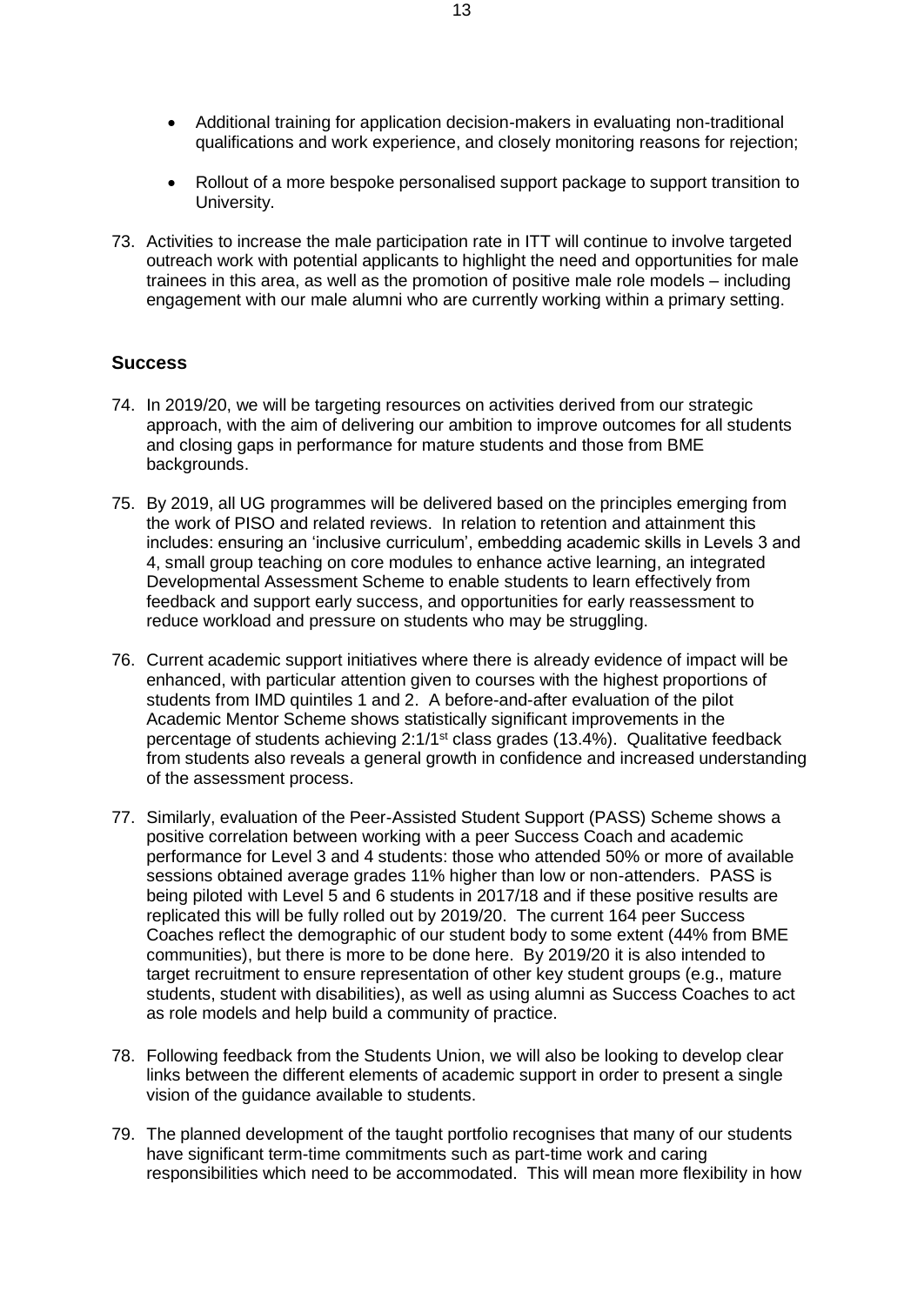courses are offered as well as the opportunity to move between on-campus and fully supported on-line versions of modules. On-campus class timetables are being further reviewed to support students' attendance and engagement, including 'blocking' scheduled teaching on specific days to reduce time and cost spent on travelling. To support students from areas in IMD quintiles 1 and 2, we will seek to prioritise this work with those courses with the highest levels of socio-economic deprivation and financial hardship.

- 80. In addition to the activities above, there are several emerging priorities to be developed by 2019/20. It is intended that these should be of benefit to all students, but the first three are particularly concerned with measures to help close our performance gaps through engaging more with students in designing their learning, enhancing our use of learning analytics for early interventions and personalised learning, and staff training to improve inclusive practice and student support.
	- Strengthening the 'Student Voice' e.g., co-creating curricula and assessments in partnership with course teams, participating in teaching observation schemes to give feedback on their learning experience, increasing student ownership of course and module feedback and co-production and monitoring of action plans.
	- Expanding the range of Learning Analytics available to support personalised learning (including more targeted academic mentoring, more nuanced identification of students 'at risk' of non-engagement for timely interventions, tracking of potential attainment level and targeting of academic coaching to provide support and raise aspirations). The pilot use of an additional academic indicator to identify 'at risk' students in Autumn 2017 appears to have led to fewer early withdrawals of new students, indicating the potential of using a wider range of analytics, although it is too early to assess the impact fully.
	- Increasing investment in professional development programmes for staff to effectively support initiatives and embed change. For example, ensuring inclusive practice, training in unconscious bias in teaching and assessment, developing skills in academic coaching.
	- Developing more inclusive learning and teaching environments supported by technology and innovative pedagogy. During 2017 newly designed teaching spaces, including four innovative types of learning technology, were piloted in partnership with students and tutors, and the evaluation informed the design of a new building which opened in March 2018. Over £7m was invested in the building, along with the appointment of a team of learning technologists to help tutors update their use of the virtual learning environment (VLE) and their use of classroom technology to enhance their teaching. The benefits of this investment will support teaching and learning activities in 2018/19 onwards.
	- Effectively supporting students who disclose a mental health problem. Specific activities will be based on the results of the 'Healthy Campus Initiative' being piloted in 2018/19. In addition to working with those who disclose a specific problem, there is also the aim of encouraging all students to increase their emotional intelligence, resilience and reduce their levels of stress which will be delivered through a programme developed by the Counselling Service.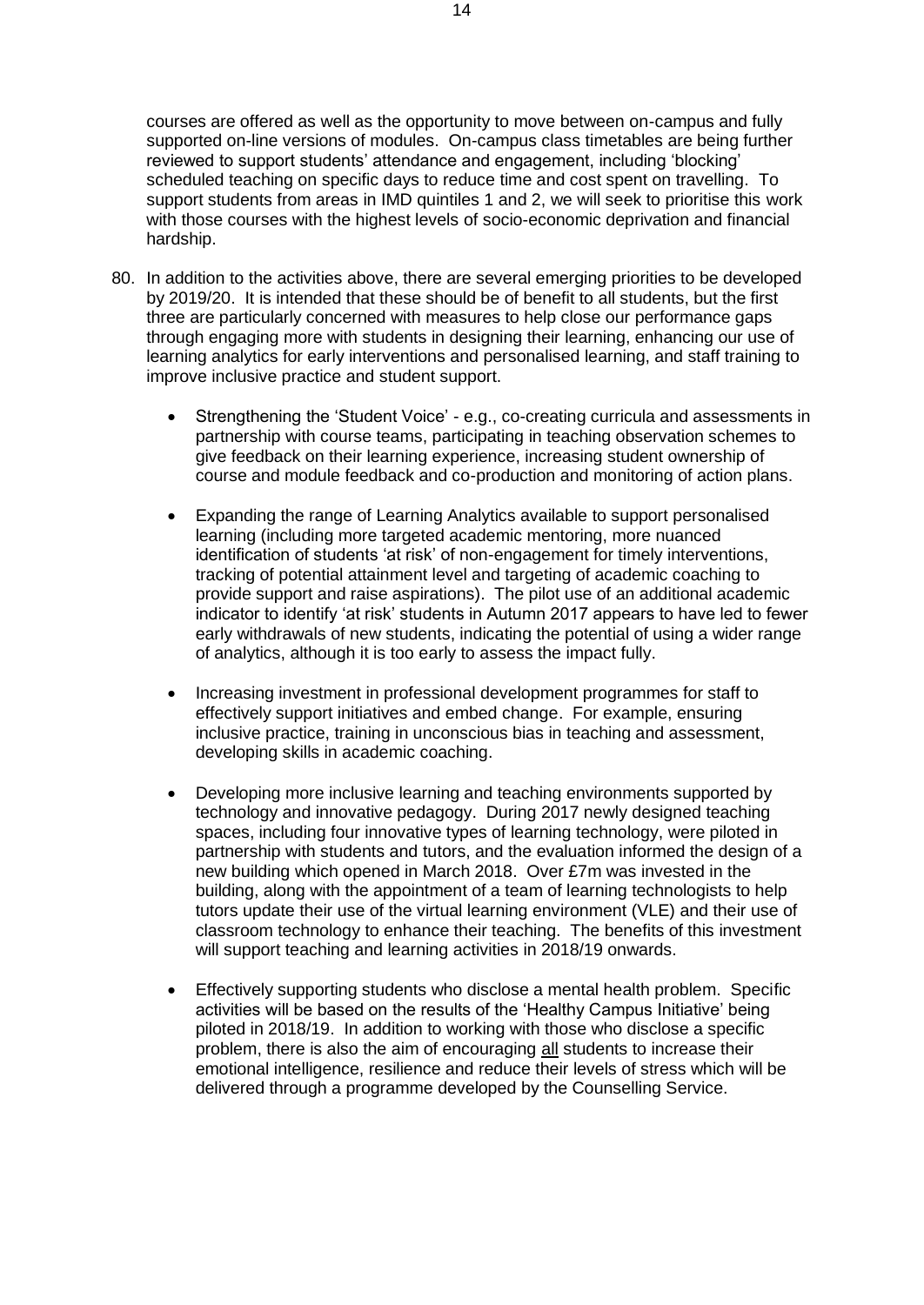#### **Progression**

- 81. In 2019/20 we will be targeting our resources to support the following activities to enhance progression, especially in respect of 'highly skilled' employment outcomes.
- 82. Our WRL scheme which has been phased in over the past three years, and has grown to over 2500 undergraduates in 2017/18, making it one of the largest such schemes in UK Higher Education. The scheme is being developed further in 2019. Many students are already able to work on campus in a wide range of roles including in events organisation and as Success Coaches on the PASS Scheme. More than 1000 of the current work related opportunities were generated by our dedicated team of employer engagement staff with an expanding set of over 100 employers. The number of employers is expected to double by 2019. In addition to providing assessed work experience, this activity enhances the level of engagement with our Careers Consultants. The benefits of the WRL Scheme are already evident. For example, a survey of students found 93% stating they enjoyed their placement overall, 96.3% stating they believed that the experience had increased their confidence, and 98% gaining a clearer idea of the kind of career they would like to move into.
- 83. We will also be expanding our successful Career Mentors Scheme. Under the Scheme students are mentored by an industry professional, often an alumna/alumnus, for a five month period. To date in 2017/18, 81 students are participating in mentoring relationships and this will be increased to 200 mentees by 2019/20. Many of our Career Mentors are inspiring BME role models which is an important element in seeking to close the gap in progression performance of our BME graduates.
- 84. We are increasing the number of on-campus work opportunities for students. Part time work is very important to many of London Met's students, and in 2016/17 there were 1610 paid opportunities on campus available through Met Temps in addition to 160 Student Ambassadors roles and numerous Admissions jobs. These roles vary greatly in scope and duration, and there is a new initiative to increase the number of substantive work-study opportunities on campus to support students with financial challenges. The Students Union also provides a range of student employment opportunities across its services, as well as volunteering opportunities and is accredited by Investors in Volunteers for the support and development of student volunteers. Student leaders are given training and their contributions are rewarded and accredited. Where the work experience is provided on campus, priority will be given to those experiencing financial hardship. We will also provide travel assistance where needed to enable students from poorer backgrounds to access off campus placements.
- 85. In November 2017, the Fast Forward Festival (FFF) was launched, and will run again in 2018, with the aim of embedding careers and employability into the curriculum co-led by Careers Service and Academic Schools to support students into high skilled graduate jobs by developing a broader range of skills The FFF will be repeated each year and comprises over 150 sessions including talks, employer and Careers Team workshops, Counselling and Library services, careers advice, recruitment and volunteering fairs, testimonials from successful alumni, matchmaking between employers and potential recruits.
- 86. The *Creating a Winning Business module has* expanded to 340 students in 2017/8, with the expectation that it will reach 500 students by 2020. This anticipated expansion is partly due to the introduction of a social enterprise version of the module designed to appeal to social science and social work undergraduates who tend to have a strong interest in working in or founding social enterprises. A high proportion of these students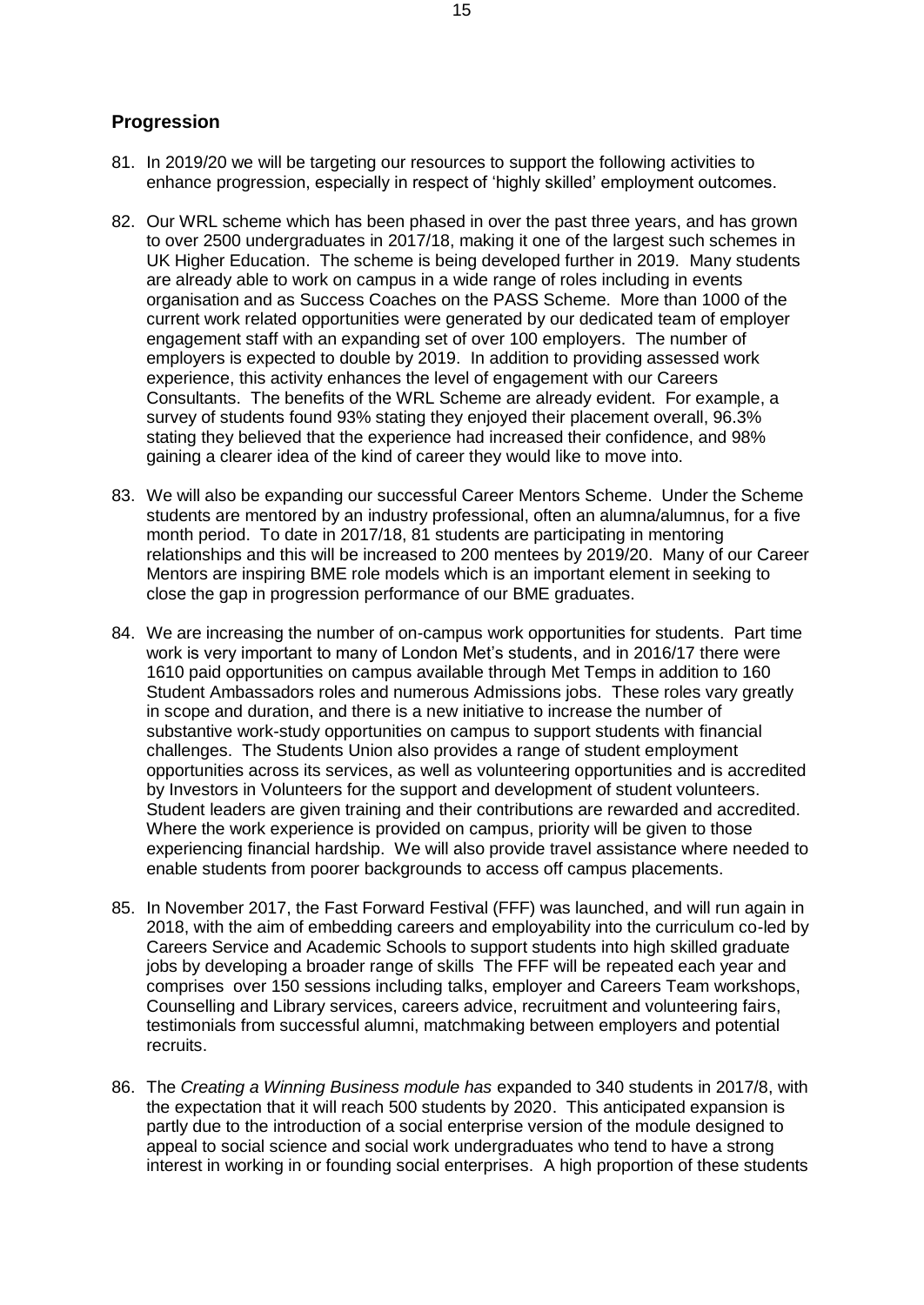are from a BME background and both modules are aimed at increasing the prospects of highly skilled employment.

- 87. A new range of workshops is being designed specifically to support mature students in tapping into opportunities generated through the Job Shop and Met Temps, our recruitment agency for on-campus jobs, as well as opportunities from the East London Business Alliance (ELBA) and other providers of work related learning and employment vacancies, mentoring, volunteering and employability skills training.
- 88. Careers support is available to all students, but will be proactively focussed on the courses with the highest proportions of the IMD quintiles 1 and 2 given the gap in progression outcomes for this group. The activities include careers workshops and 1:1 consultations, confidence building, and psychometric assessment centres. The expansion of Career Mentors programme will also be targeted on those students who have not previously benefitted from strong career role models.

### **Investment**

- 89. Access, success and progression are areas of strategic priorities for London Met and this is reflected in the high level of financial investment that the University makes in them. We invest well above the 15% that its student demography requires. Our last OFFA agreement envisaged that we would spend 28% of the fee income above the basic level on access, success and progression in 2019/20. The current resource plan outlines an investment of more than 30% of the fee income above the basic level across the planning period. This will continue to be managed in relation to our overall fee income and the evaluation of our activities but we will sustain a level of committed expenditure beyond 15% at all times. Our investment remains balanced across access, success and progression.
- 90. We have increased access expenditure over the period to reflect our ambition to improve our offer rate to mature applicants to close the gap with younger applicants, and to increase the participation rate of male students entering primary ITT. This includes a dedicated Mature Learner Officer and increase targeted outreach work with potential male applicants for primary ITT to promote the opportunities for male trainees in this workforce.
- 91. For student success, we will resource on an ongoing basis the activities identified in the sections above, including extensions to the Academic Mentoring Scheme and the PASS Scheme and further investment in a range of professional services to improve learning diagnostics, interventions and ongoing support. In addition, it is important to note that in 2016 we undertook a major review of our Student Journey functions (effectively all our student support services) which has led to a re-alignment of the services which support success as well as the introduction of new services such as the frontline Student Liaison team which was fully implemented this year. We believe that the Student Journey, as currently configured, represents a strong grouping of services to support student success and that the financial figures we have allocated to this in 2019/23 reflect an accurate cost.
- 92. Following an impact evaluation in 2017, our bursaries are targeted at relatively low income groups and are offered to Home/EU students in receipt of the maximum maintenance loan. Our analysis showed that Level 3 students who received this bursary were about 10% more likely to progress in 2015/16 than those who did not and were 20% more likely to return to study in 2016/17. There were also particularly notable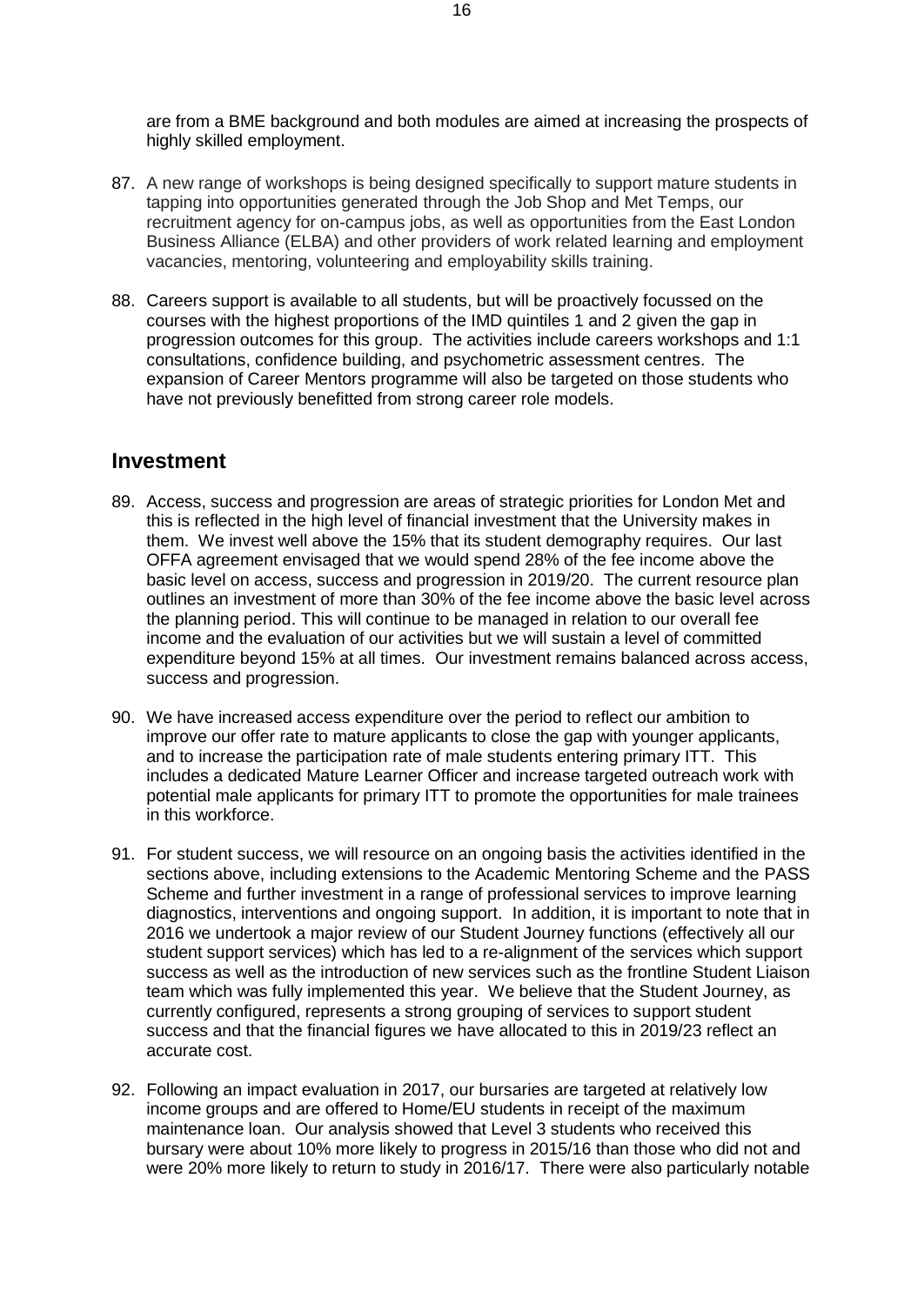positive outcomes in progression between levels for three specific sub-groups: (i) students with disabilities (75% vs 62% of non-recipients); (ii) students from BME backgrounds (72% vs. 58%); and (iii) mature students, with a step-change for those aged 26+ (81% vs 56%). We also maintain substantial hardship funds to support student emergencies and funds to support students with disabilities.

- 93. In 2019/20, for access, the London Met bursary will be awarded to new Level 3 home fee paying entrants in receipt of the full maintenance loan with a household income of £25,000 or less. The bursary offer is £1,000 dispersed in three equal instalments with the second and third payments based on a 75%+ attendance rate. We also offer a financial support package for new Home fee paying students who have been looked after by a local authority for a three-month period on or after the date when they reached the age of 16 and before the first day of the start of their course. The Care Leaver Bursary is £1,500 dispersed in three equal instalments with the second and third payments based on a 75%+ attendance rate. To enhance success, London Met bursary recipients progressing from Level 3 to Level 4 will receive a £2,000 bursary. Progressing Care Leaver bursary recipients will receive £1,500 for each year of their study.
- 94. Our higher spend for progression represents additional investment in work-related learning and in careers support to meet our strategic aim of increasing opportunities for all our students to graduate into highly skilled employment. This builds on the strong trajectory we have achieved in graduate employment for our students, and reflects continued efforts to broaden the range of WRL opportunities available to them and the range of students eligible to benefit from these opportunities.
- 95. The Resource Plan demonstrates our intention to maintain this high level of investment over the four-year period and to continue to maintain a balanced approach. This investment will be evaluated in terms of the impact on our performance targets and the extent to which it enables us to meet our ambitions for access, success and progression as detailed in the previous sections.

### **Equality and diversity**

- 96. London Met has a high proportion of students from under-represented groups in higher education and values the diversity of its students, recognising that people from diverse backgrounds can bring new ideas and perceptions that enrich the learning environment. We are committed to providing a learning community in which the rights and dignity of all members are respected and free from unlawful discrimination, harassment and victimisation. This commitment is operationalised through the implementation, review and monitoring of policies that promote equality for all those who seek to study within the institution. All applicants and students receive equal treatment regardless of age, disability, gender identity, marital or civil partner status, pregnancy or maternity, race, colour, nationality, ethnic origin, religion or belief, sex or sexual orientation (Protected Characteristics under the Equality Act 2010).
- 97. The University champions equality and inclusion by promoting the diversity of our student recruitment, an inclusive curriculum and support for all members of the learning community, and actively seeking to further opportunity for our diverse student population through our progression activities.
- 98. We routinely collect, analyse and assess relevant data in order to measure performance and effectiveness of our equality and diversity policies and consider how improvements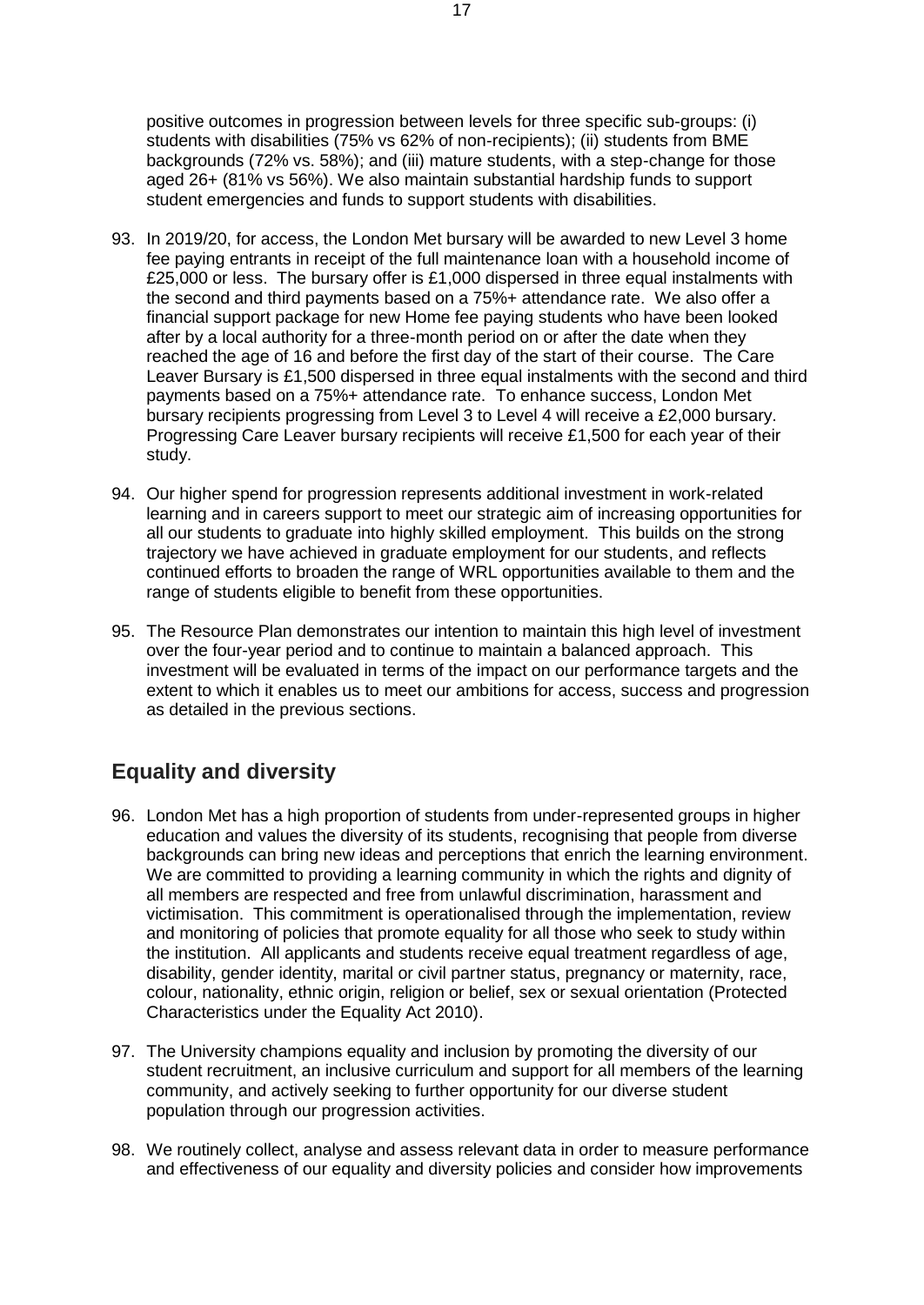could be made through setting of targets or other actions. We analyse differential outcomes for disadvantaged groups, and strategies to reduce these gaps are the key drivers for our activities as evidenced in our Access and Participation Plan.

### **Provision of information to students**

- 99. London Met is committed to making the information on courses, tuition fees and financial support set out in this Access and Participation Plan and appendices readily available to prospective students, UCAS and the SLC in a timely and accessible fashion in line with CMA guidelines and guidance published by the QAA.
- 100. Information for prospective students will appear in printed prospectuses and other publications, on the University website and elsewhere online (e.g., UCAS course listings, in emails, texts, direct mail and through Key Information Sets (KIS widgets are published on our course web pages)
- 101. Training is provided for all student advisers, student ambassadors, and for recruitment and admissions staff to ensure that the correct information is given to all students including direct applicants, whether in writing, by telephone, or in person at open days, consistent with our Student Charter and our aim is that students make as informed a choice as possible. Information for students is sent out in a timely fashion with key information not only about the University but also about funding, deadlines, scholarships, enrolment etc., and the actions the prospective student should take.
- 102. We answer enquirer and applicant questions through our inbound and outbound call centres, contact forms, online chat (one-to-one live chat and group chat events) and opportunities to engage with us face-to-face (at open events, workshops or our enquiries office).

### **Engagement with students on the Access and Participation Plan**

- 103. Students are involved as active partners and co-creators of our access, success and progression initiatives. For example, Student Ambassadors work with the WP team to develop activities to improve access for under-represented groups. Similarly, Students Union Sabbatical Officers jointly lead PISO work-streams in developing interventions and support to improve student success. Prospective students have also been involved in some of this work, for example, FE students on BTEC courses helping to design 'preparation for study' resources. Similarly, alumni make a vital contribution to our Career Mentors Scheme to support progressions, particularly in providing inspirational role models for BME students and supporting them to gain highly skilled employment. Students are also involved in the implementation and evaluation of these initiatives. For example, the critical student voice on the panels reviewing the implementation of PISO initiatives in the re-design of the courses.
- 104. The Students Union is also working to extend and reinforce the importance of the student voice in all aspects of University life, including the development of the Student Voice Group which is becoming a central touch-point for feedback on proposals as well as generating their own ideas to improve the student experience and outcomes. The Students Union is also looking to develop further and strengthen the system of student representation across the University, particularly in relation to under-represented groups.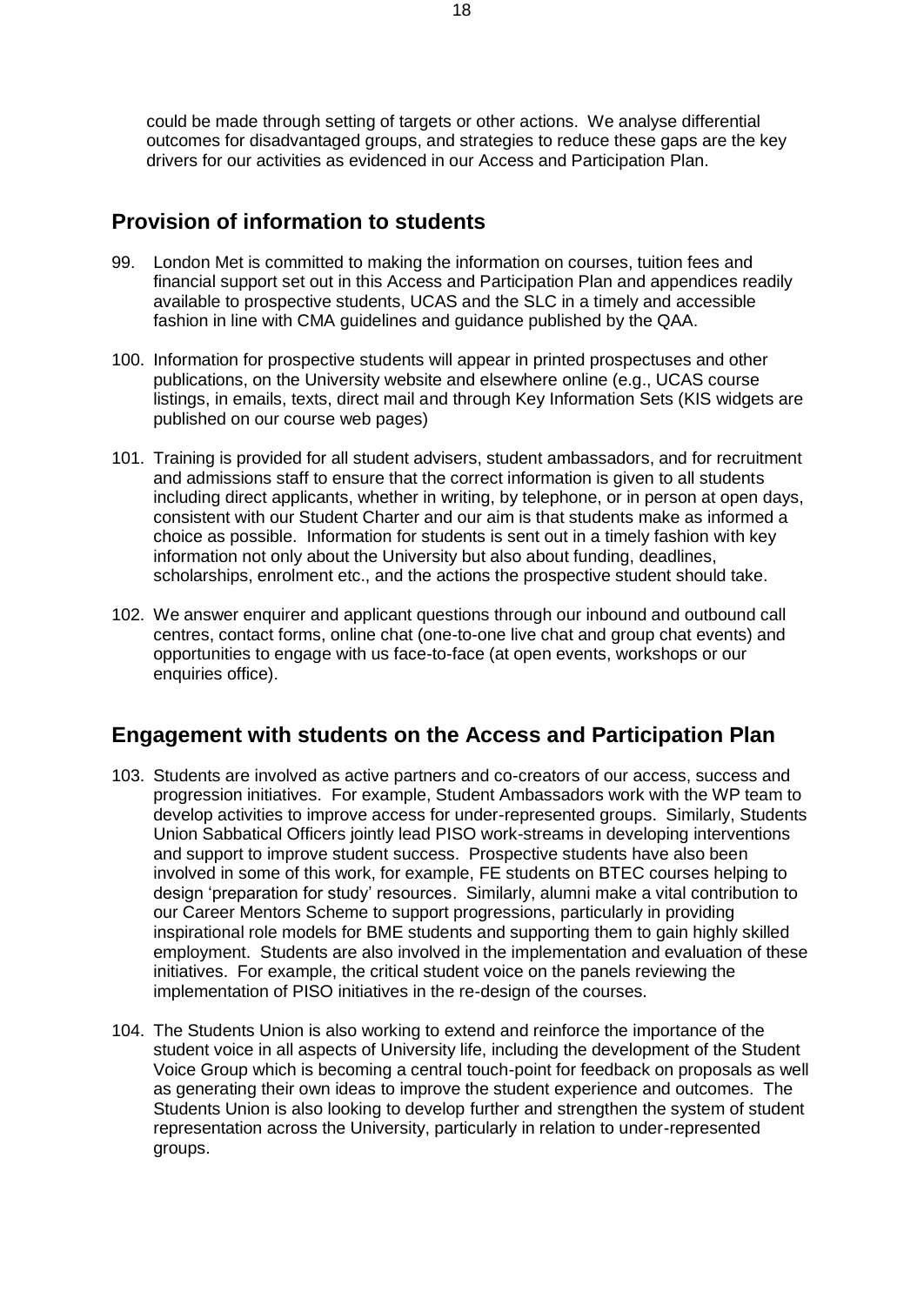105. We have consulted with the Students Union and Sabbatical Officers in the development of our Access and Participation Plan. They have been provided with the opportunity to share their views and contribute to successive drafts of Plan, including a separate meeting with them to go through the Plan in detail, and their comments and insight have been incorporated throughout. They were also similarly consulted on a draft of the Student Protection Plan.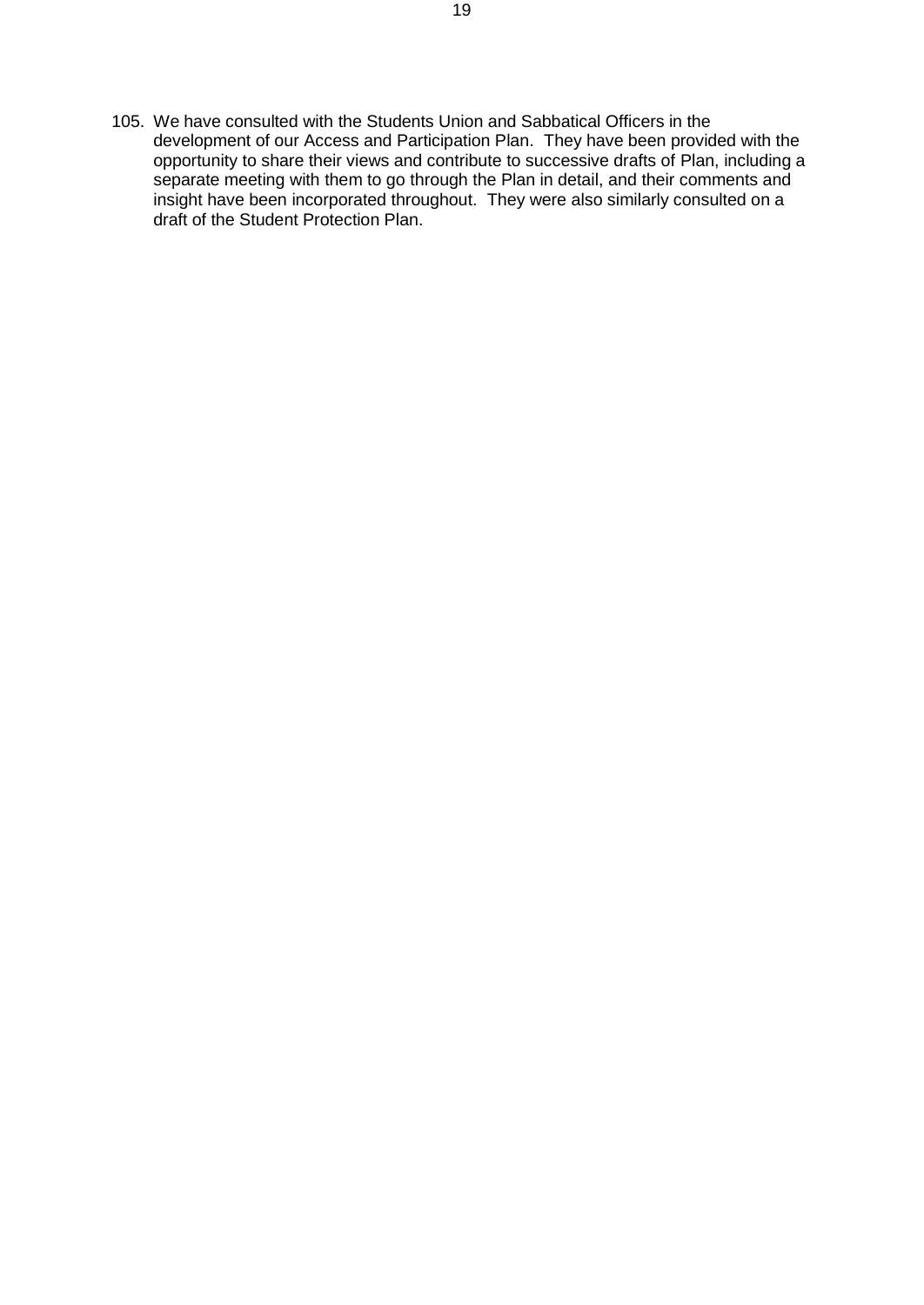| <b>Full-time course type:</b>    | <b>Additional information:</b>                             | <b>Course fee:</b> |
|----------------------------------|------------------------------------------------------------|--------------------|
| First degree                     |                                                            | £9,250             |
| Foundation degree                |                                                            | £9,250             |
| Foundation year / Year 0         |                                                            | £9,250             |
| Foundation year / Year 0         |                                                            | £8,240             |
| HNC / HND                        |                                                            |                    |
| CertHE / DipHE                   |                                                            |                    |
| Postgraduate ITT                 |                                                            | £9,250             |
| Accelerated degree               |                                                            | £11,100            |
| Sandwich year                    |                                                            |                    |
| Erasmus and overseas study years |                                                            |                    |
| Other                            |                                                            |                    |
| Franchise full-time course type: | <b>Additional information:</b>                             | <b>Course fee:</b> |
| Foundation year / Year 0         | City & Islington College part of WKCIC Group<br>(10007455) | £9,250             |
| First degree                     |                                                            |                    |
| Foundation degree                |                                                            |                    |
| HNC / HND                        |                                                            |                    |
| CertHE / DipHE                   |                                                            | $\star$            |
| Postgraduate ITT                 |                                                            | $\star$            |
| Accelerated degree               |                                                            | $\star$            |
| Sandwich year                    |                                                            |                    |
| Erasmus and overseas study years |                                                            |                    |
| Other                            |                                                            |                    |
| Part-time course type:           | <b>Additional information:</b>                             | <b>Course fee:</b> |
| First degree                     |                                                            | £6,935             |
| Foundation degree                |                                                            | £6,935             |
| Foundation year / Year 0         |                                                            | £6,935             |
| HNC / HND                        |                                                            |                    |
| CertHE / DipHE                   |                                                            |                    |
| Postgraduate ITT                 |                                                            | $\star$            |
| Accelerated degree               |                                                            |                    |
| Sandwich year                    |                                                            | $\star$            |
| Erasmus and overseas study years |                                                            |                    |
| Other                            |                                                            |                    |
|                                  |                                                            |                    |

# Full-time and part-time course fee levels for 2019-20 entrants.

Please enter inflationary statement in the free text box below.

No inflationary element has been assumed.

\* course type not listed.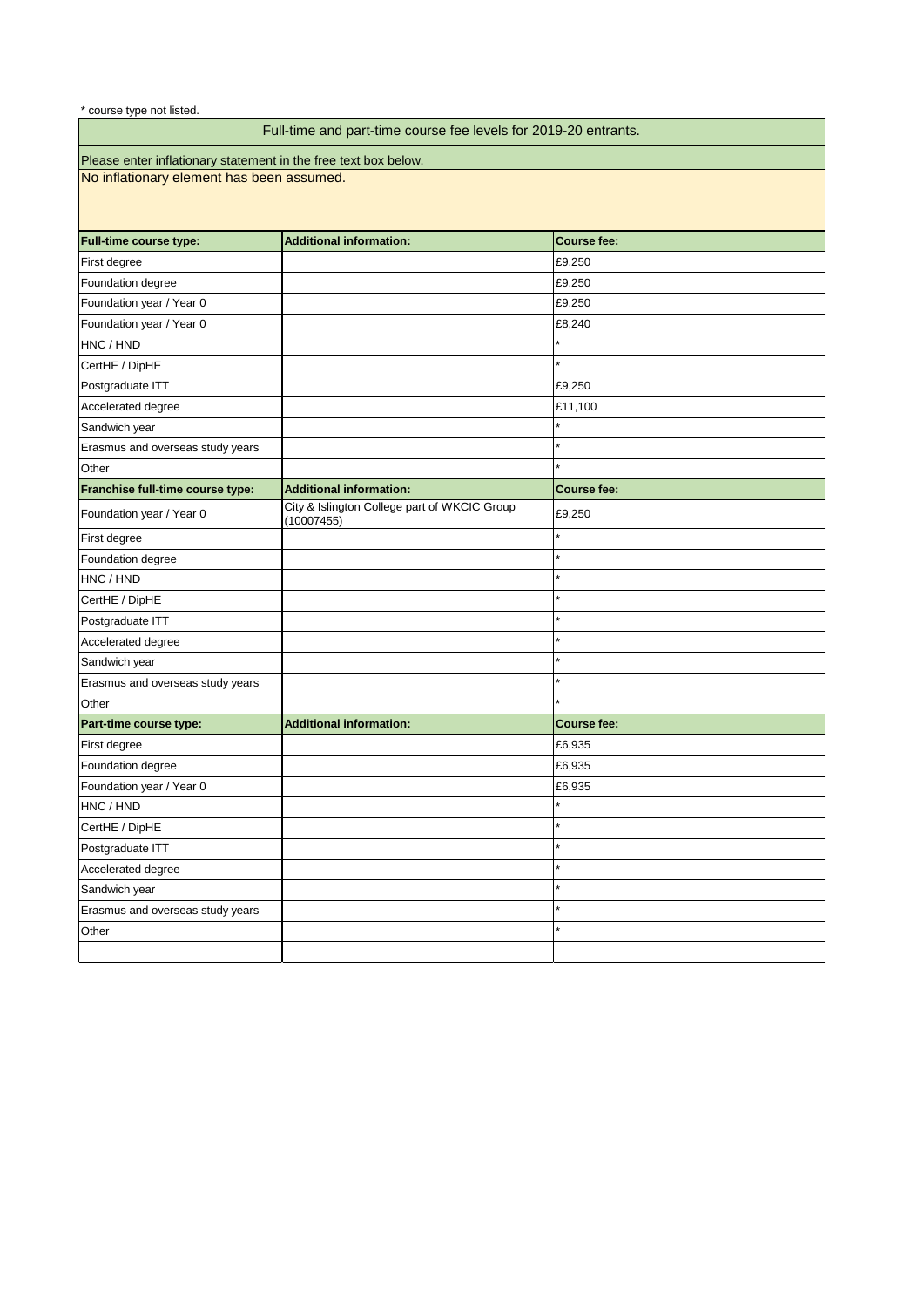| Table 8a - Statistical targets and milestones relating to your applicants, entrants or student body |                                            |                                                         |                                                                                                                |                                                                                                                  |                                                            |                                             |               |                                                                         |         |         |         |         |                                                                                                                                                                                                                                                                                                                                                                   |
|-----------------------------------------------------------------------------------------------------|--------------------------------------------|---------------------------------------------------------|----------------------------------------------------------------------------------------------------------------|------------------------------------------------------------------------------------------------------------------|------------------------------------------------------------|---------------------------------------------|---------------|-------------------------------------------------------------------------|---------|---------|---------|---------|-------------------------------------------------------------------------------------------------------------------------------------------------------------------------------------------------------------------------------------------------------------------------------------------------------------------------------------------------------------------|
| Reference number                                                                                    | Stage of the lifecycle<br>(drop-down menu) | Main target type<br>(drop-down menu)                    | Target type (drop-down menu)                                                                                   | <b>Description</b><br>(500 characters maximum)                                                                   | Is this a<br>collaborative<br>target? (drop-<br>down menu) | <b>Baseline year</b><br>(drop-down<br>menu) | Baseline data | Yearly milestones (numeric where possible, however<br>you may use text) |         |         |         |         | Commentary on your milestones/targets or textual                                                                                                                                                                                                                                                                                                                  |
|                                                                                                     |                                            |                                                         |                                                                                                                |                                                                                                                  |                                                            |                                             |               | 2018-19                                                                 | 2019-20 | 2020-21 | 2021-22 | 2022-23 | description where numerical description is not<br>appropriate (500 characters maximum)                                                                                                                                                                                                                                                                            |
| T16a_01                                                                                             | <b>Access</b>                              | State school                                            | <b>HESA T1a - State School</b><br>(Young, full-time, first degree<br>entrants)                                 | Access - % FT First Degree Young Entrants from<br><b>State Schools or Colleges</b>                               | <b>No</b>                                                  | 2009-10                                     | 96.4%         | 96.4%                                                                   | 96.4%   | 96.4    | 96.4    |         | The objective is to stay at (or above) LMU's 2009-10<br>result of 96.4% (our location-adjusted benchmark<br>that year was 94.6%). Should the sector experience<br>a decline in demand from under-represented groups<br>which affects the University's ability to maintain this<br>position we will revisit our targets at that point.                             |
| T16a_02                                                                                             | <b>Access</b>                              | <b>Disabled</b>                                         | <b>Other statistic - Disabled</b><br>(please give details in the<br>next column)                               | Access - % of all First Degree students with a<br>known disability                                               | <b>No</b>                                                  | 2011-12                                     | 8.3%          | 8.3%                                                                    | 8.3%    | 8.3%    | 8.3%    |         | The objective is to stay at (or above) LMU's 2011-12<br>figure of 8.3%.                                                                                                                                                                                                                                                                                           |
| T16a_03                                                                                             | Access                                     | Low participation<br>neighbourhoods<br>(LPN)            | <b>HESA T1a - Low participation</b><br>neighbourhoods (POLAR3)<br>(Young, full-time, first degree<br>entrants) | Access - % FT First Degree Young Entrants from<br><b>LPN<sub>s</sub></b>                                         | <b>No</b>                                                  | 2009-10                                     | 6.7%          | 6.7%                                                                    | 6.7%    | 6.7%    | 6.7%    |         | The objective is to stay at (or above) LMU's 2009-10<br>result of 6.7% (our location-adjusted benchmark that<br>year was 5.7%). Should the sector experience a<br>decline in demand from under-represented groups<br>which affects the University's ability to maintain this<br>position we will revisit our targets at that point.                               |
| T16a_04                                                                                             | Progression                                | Other (please give<br>details in<br>Description column) | <b>HESA T3a - No longer in HE</b><br>after 1 year (All, full-time, first<br>degree entrants)                   | % of All FT First Degree Entrants who are<br>continuing or qualify at the University the year<br>following entry | <b>No</b>                                                  | 2012-13                                     | 75.4%         | 86.5%                                                                   | 87.0%   | 87.5%   | 88.0%   |         | The overall objective is to improve upon LMU'S 2012-<br>13 statistic (which related to 2011-12's entrants) of<br>75.4% (LMU's 'adjusted sector' benchmark that year<br>was 87.5%) - LMU has an internal target for 2016-17<br>of 81.0% but we would also like to make further<br>additional progress towards achieving the 'adjusted<br>sector' benchmark figure. |
| T16a_05                                                                                             | Progression                                | Other (please give<br>details in<br>Description column) | <b>HESA T5 - Projected degree</b><br>(full-time, first degree<br>entrants)                                     | % of FT First Degree Entrants projected to be<br>awarded a degree or 'other award'                               | No                                                         | 2008-09                                     | 58.9%         | 72.0%                                                                   | 72.5%   | 73.0%   | 73.5%   |         | Our target is to achieve a considerable improvement<br>in the percentage of FT, First Degree entrants<br>projected to be awarded a degree or 'other award'.<br>In 2008-09 the statistic was just 58.9%. LMU has an<br>internal target of 71% for 2016-17 and we would like<br>to then make gradual annual improvements to this<br>figure.                         |
| T16a_06                                                                                             | <b>Access</b>                              | Gender                                                  | <b>Other statistic - Other</b><br>(please give details in the<br>next column)                                  | % Male in Primary ITT                                                                                            | <b>No</b>                                                  | 2010-11                                     | 25%           | 21%                                                                     | 21%     | 21%     | 21%     |         | National figure is 18% so target is to maintain a<br>higher %                                                                                                                                                                                                                                                                                                     |
| T16a_07                                                                                             | <b>Access</b>                              | <b>Ethnicity</b>                                        | <b>Other statistic - Other</b><br>(please give details in the<br>next column)                                  | % BME in Primary ITT                                                                                             | <b>No</b>                                                  | 2010-11                                     | 42%           | 32%                                                                     | 35%     | 35%     | 35%     |         | National figure for BME in ITT is 12%, so LondonMet<br>is above the national average. We will seek to<br>maintain this.                                                                                                                                                                                                                                           |
| T16a_08                                                                                             | <b>Access</b>                              | <b>Ethnicity</b>                                        | <b>Other statistic - Other</b><br>(please give details in the<br>next column)                                  | % BME in Secondary ITT                                                                                           | <b>No</b>                                                  | 2010-11                                     | 28%           | 35%                                                                     | 35%     | 35%     | 35%     |         | As above                                                                                                                                                                                                                                                                                                                                                          |
| T16a_09                                                                                             | <b>Student success</b>                     | <b>Ethnicity</b>                                        | <b>Other statistic - Other</b><br>(please give details in the<br>next column)                                  | % BME achieving grade 1 or 2 in Primary ITT                                                                      | <b>No</b>                                                  | 2010-11                                     | 67%           | 85%                                                                     | 85%     | 85%     | 85%     |         | The achievement level of BME students has typically<br>been lower than for White students (of whom 92%<br>achieved grade 1 or 2 in Primary ITT). The target is<br>to reduce this difference.                                                                                                                                                                      |
| T16a_10                                                                                             | <b>Access</b>                              | <b>Mature</b>                                           | HESA T2a - (Mature, full-<br>time, first degree entrants)                                                      | % of FT, First Degree entrants who are mature                                                                    | <b>No</b>                                                  | 2011-12                                     | 41%           | 49%                                                                     | 50%     | 51%     | 52%     |         | We are already considerably ahead of the sector-<br>wide average here, but LMU still hopes to make<br>small year-on-year improvements in this area where<br>possible.                                                                                                                                                                                             |